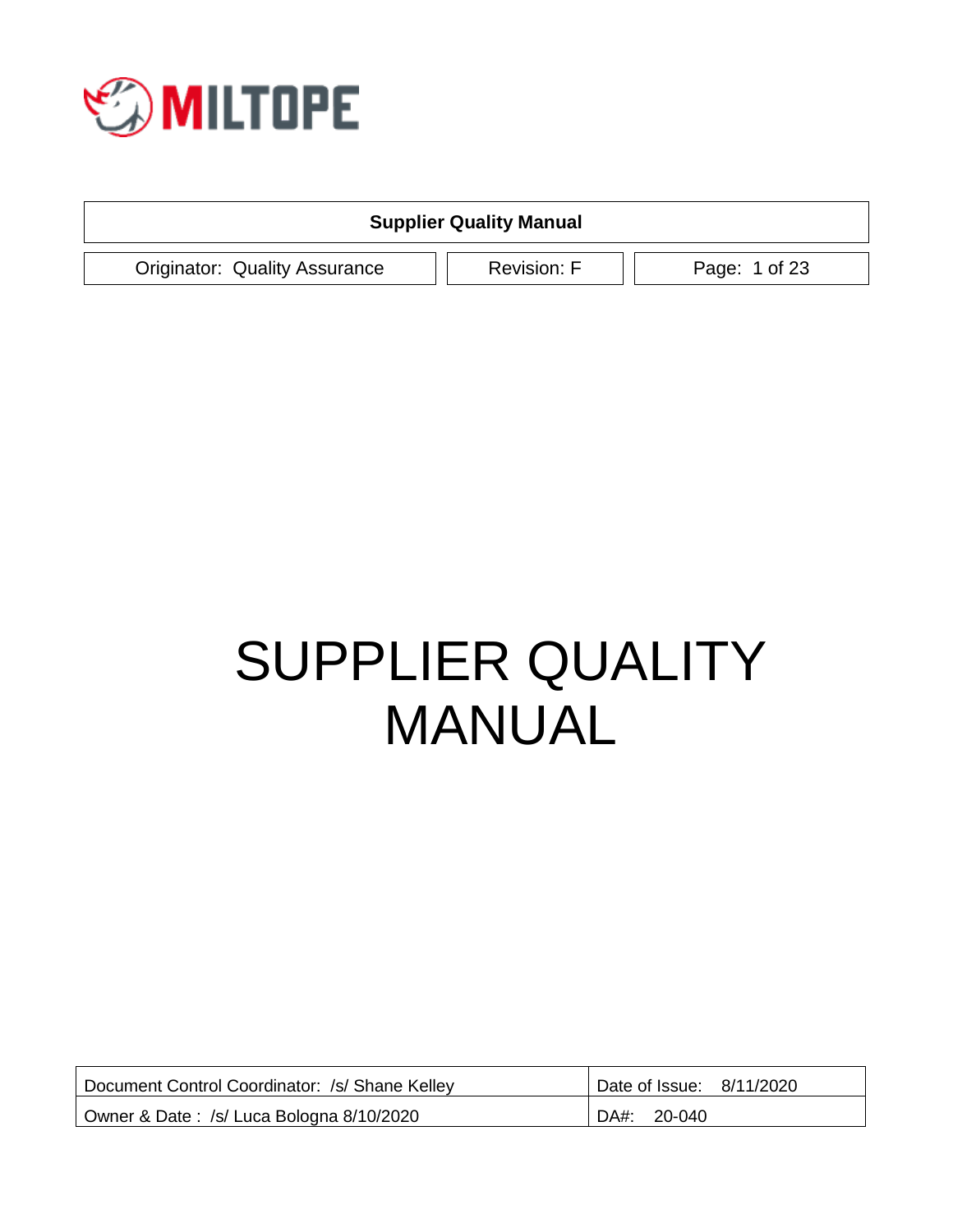| <b>Supplier Quality Manual</b>       |                                     |  |  |  |  |
|--------------------------------------|-------------------------------------|--|--|--|--|
| <b>Originator: Quality Assurance</b> | <b>Revision: F</b><br>Page: 2 of 23 |  |  |  |  |

### **Document Information**

| <b>Document Number</b> | Revision | <b>Revision Date:</b> |  |
|------------------------|----------|-----------------------|--|
| SQM                    | Α        | April 25, 2013        |  |
| SQM                    | B        | August 1, 2014        |  |
| SQM                    | C        | April 10, 2018        |  |
| SQM                    | D        | November 28, 2018     |  |
| <b>SQM</b>             | Е        | June 10, 2019         |  |
| <b>SQM</b>             |          | August 11, 2020       |  |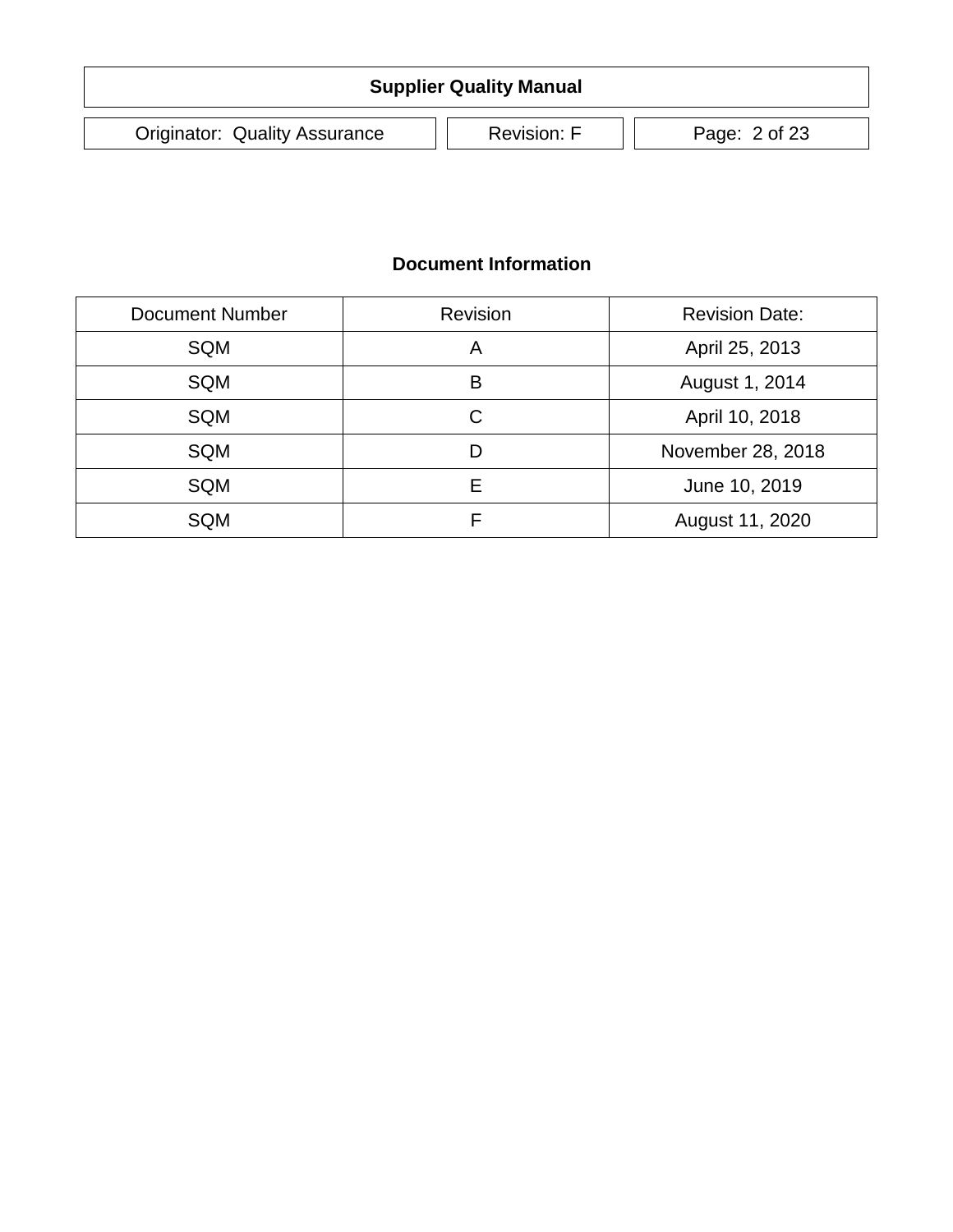**Originator: Quality Assurance** 

Revision: F

Page: 3 of 23

## **Table of Contents**

<span id="page-2-0"></span>

| 1.  |                                                         |  |
|-----|---------------------------------------------------------|--|
| 2.  |                                                         |  |
| 3.  |                                                         |  |
| 4.  |                                                         |  |
| 5.  |                                                         |  |
| 6.  |                                                         |  |
| 7.  |                                                         |  |
| 8.  |                                                         |  |
| 9.  |                                                         |  |
| 10. |                                                         |  |
| 11. |                                                         |  |
| 12. |                                                         |  |
| 13. |                                                         |  |
| 14. |                                                         |  |
| 15. |                                                         |  |
| 16. |                                                         |  |
|     | SECTION 2: SUPPLIER QUALITY SYSTEM APPROVAL PROCESS  10 |  |
|     |                                                         |  |
|     |                                                         |  |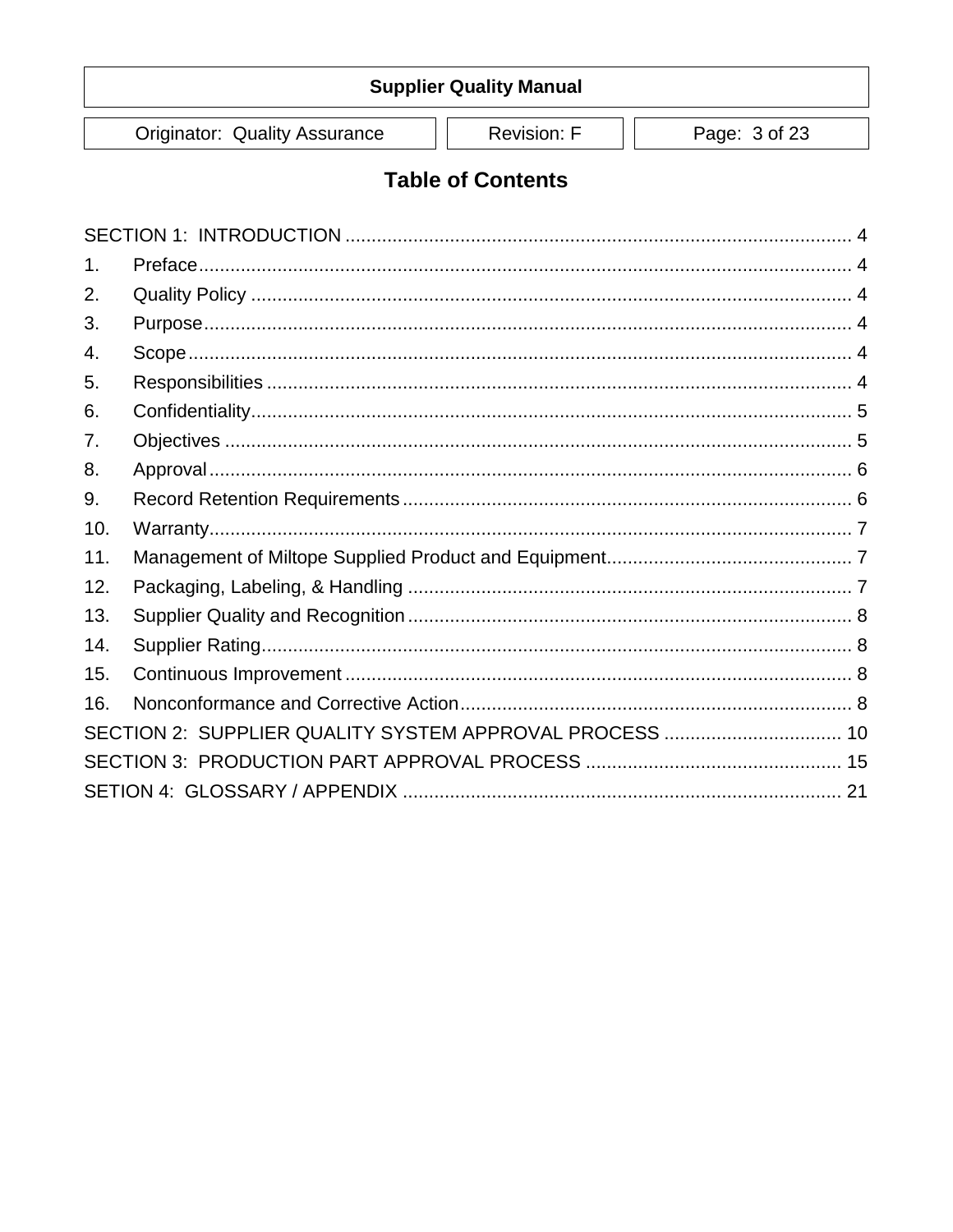Originator: Quality Assurance | | Revision: F | | Page: 4 of 23

## **SECTION 1: INTRODUCTION**

#### <span id="page-3-0"></span>**1 Preface**

Miltope's success is based on the quality and performance of the products and services provided to our customers, which is impacted heavily by the products and services that we, in turn, receive from our suppliers. Because of this, Miltope views our supply base as an integral part of the business and as key partners of the Supply Chain. The capabilities of our suppliers support the fulfillment of the Miltope Quality Policy and the achievement of company objectives. Relationships with our suppliers are built on total quality principles and practices to achieve the best performance, delivery, service and total cost. As such, all suppliers must abide by the policies set forth in this Supplier Quality Manual.

#### <span id="page-3-1"></span>**2 Quality Policy**

## **Miltope Quality Policy**

We at Miltope are committed to developing loyal, satisfied customers by meeting their expectations and requirements through our dedication to the continual improvement of our Quality Management System and the products and services we offer.

#### <span id="page-3-2"></span>**3 Purpose**

This Supplier Quality Manual (SQM) establishes general policy and outlines the minimum quality requirements which the supplier shall establish, document and implement in order to be approved as a Miltope supplier. The requirements within this manual are provided as a supplement to, and do not replace or alter the terms or conditions within Miltope (herein referred to as "the organization") supply and purchase documentation, engineering drawings and/or specifications.

#### <span id="page-3-3"></span>**4 Scope**

This manual applies to all suppliers of production materials, products, or services to the organization.. Suppliers must ensure that their suppliers also comply throughout the supply chain.

#### <span id="page-3-4"></span>**5 Responsibilities**

The organization's Procurement department is responsible for SQM implementation and assurance that all suppliers meet and fulfill the requirements herein.

Suppliers are responsible for ensuring that the products and/or services provided meet the established requirements and assume full responsibility for the quality thereafter. *Approval and verification of supplier's facilities, systems, records and product does not in any way relieve the supplier of the responsibility and obligation to provide product that meets all of the organization's specifications and requirements and all other contractual terms and conditions, as well as all applicable laws and regulations, nor shall it preclude subsequent rejection by the customer. Please note that these requirements correspond with the organization's customers, as well as the AS9100D, Clause 8.4.3, which addresses supplier's contribution to product conformity, product safety and the importance of ethical behavior.*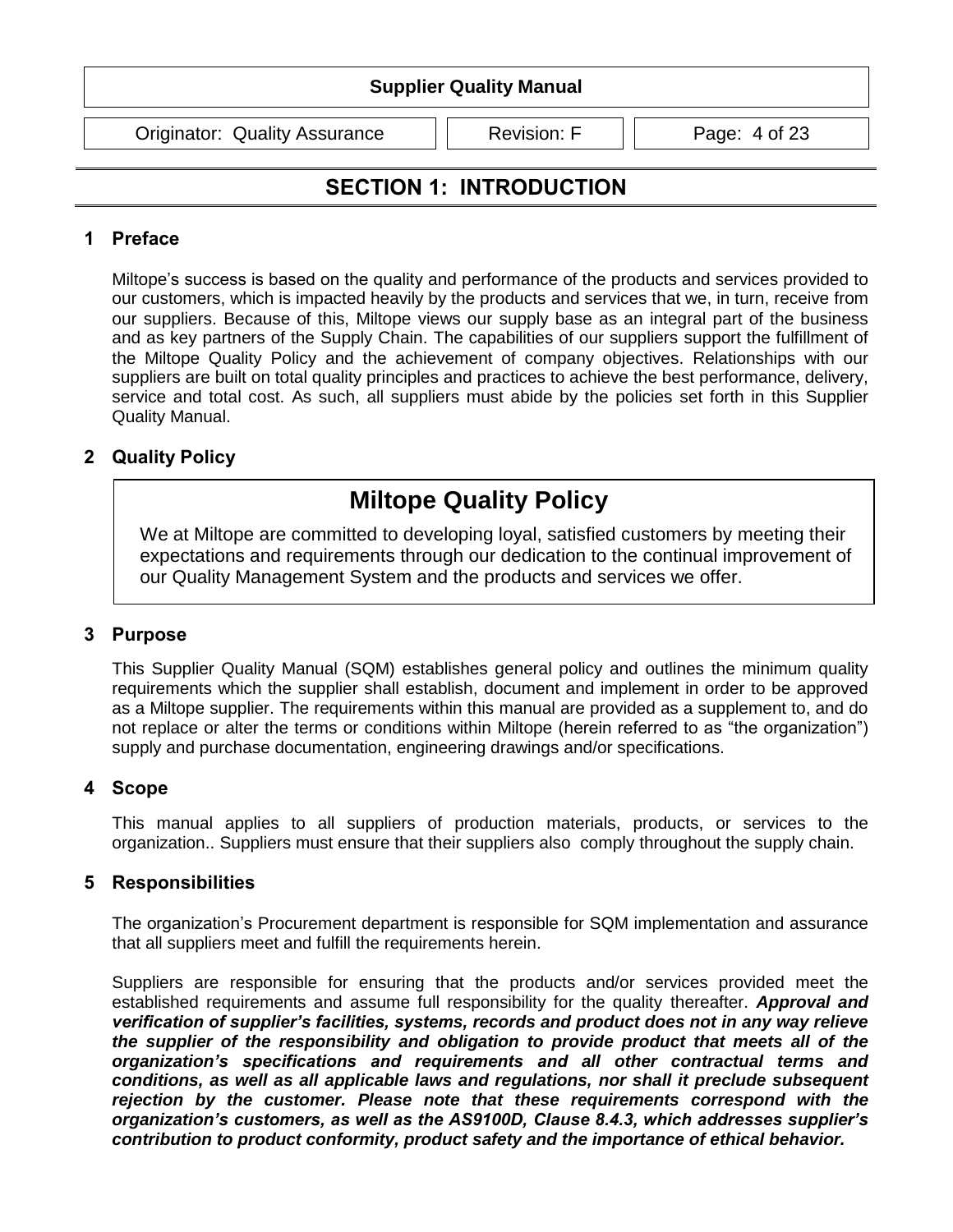| <b>Supplier Quality Manual</b>       |                    |               |  |
|--------------------------------------|--------------------|---------------|--|
| <b>Originator: Quality Assurance</b> | <b>Revision: F</b> | Page: 5 of 23 |  |

#### <span id="page-4-0"></span>**6 Confidentiality**

The organization may share proprietary or confidential information with the supplier in the normal course of business. The supplier shall treat all data in strict confidence and report any intentional or non-intentional breach of confidentiality to the organization management immediately based on the applicable Non-Disclosure Agreement (NDA). The supplier is responsible for maintaining proper control of all drawings and specifications provided by the organization, and all drawings and specifications shall be treated as the organization's property.

#### <span id="page-4-1"></span>**7 Objectives**

The organization has the following expectations of all its global supplier partners. The supplier partner shall:

- 7.1 Provide 100% conforming parts/services with 100% on-time delivery.
- 7.2 Continually strive to enhance product quality and manufacturing productivity to meet increasing competitive pressure in our global economies.
- 7.3 Provide all documentation and information in English to ensure documents are transferable and understood within all of the organization's facilities. This requirement is for all requests for records and documentation submitted to the organization as specified in this manual.
- 7.4 Support the organization in addressing field failures related to the supplier's product/service to include financial reimbursement and customer support.
- 7.5 Maintain a work environment needed for the operation of its processes and achieve conformity to product by considering the potential impact of human factors, and provide organizational knowledge and training to personnel.
- 7.6 Demonstrate advanced quality planning to foster continuous improvement, defect prevention, and process optimization. Preferred Quality Planning methods may include, but are not limited to:
	- Design and Process Failure Mode and Effects Analyses (FMEA's) to document the completeness and effectiveness of design and manufacturing process controls.
	- Process flow charts.
	- Control plans incorporating process controls to prevent, detect and/or correct manufacturing defects before finished products are shipped.
	- Operator and inspection instructions which eliminate non-productive steps attempting to inspect quality into the supplied materials.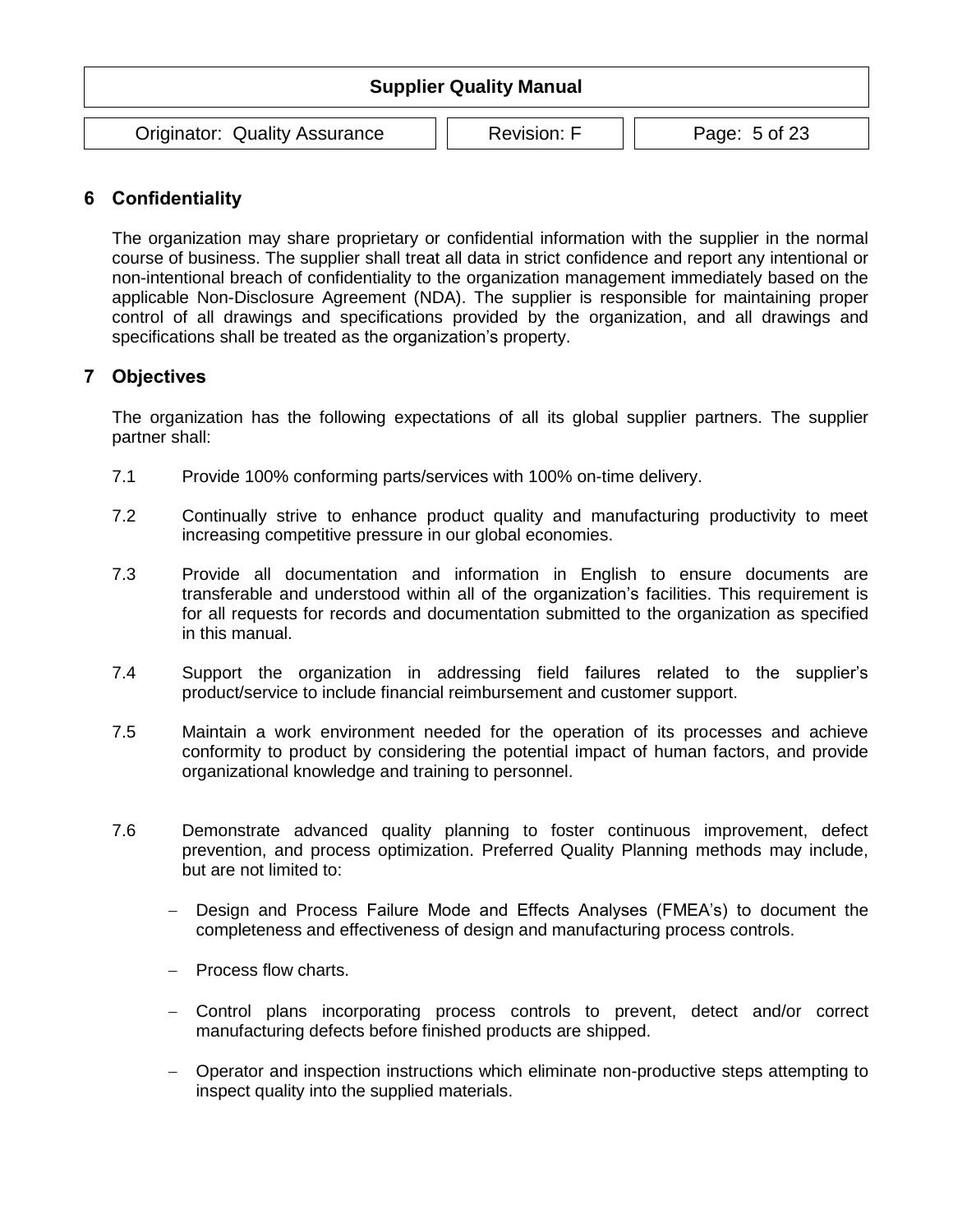Originator: Quality Assurance | | Revision: F | | Page: 6 of 23

- Measurement system analysis, process capability analysis, statistical process control, and other statistical methods.
- Root cause analysis, corrective action, and preventive action.

#### <span id="page-5-0"></span>**8 Approval**

- 8.1 Suppliers will be evaluated and selected on their ability to meet:
	- 8.1.1. The organization's Supplier Quality System requirements and other approval processes, per SECTION 2 of this manual, and;
	- 8.1.2. The Production Part Approval Process (PPAP), per SECTION 3 of this manual.
- 8.2 As necessary, a supplier may be approved for use outside of the normal and expected qualification and approval process, as defined within this manual. Specific justification for departure from the SQM must be provided and approved via form QA-13-F003, Request for Deviation/Waiver.
	- 8.2.1 Suppliers receiving a classification level of 1 or 2, must maintain third party registration to current ISO 9001, AS9100, or other recognized international quality system standard by an accredited registrar.

#### <span id="page-5-1"></span>**9 Record Retention Requirements**

Quality records shall be maintained so they remain legible and are available for review upon request, and may be in any media such as electronic or hardcopy. Records should include accurate, updated, and complete quality data, including applicable international documentation, certificates of analysis (C of A), certificates of conformance (C of C), process documentation, or other information as applicable and required. Records shall be kept for defective components and assembly processes to highlight problem areas and trends.

Records of production parts and materials shall be maintained by the supplier per QA-157

Specific quality records generated as a result of this manual and the supplier qualification and PPAP processes will be retained historically by the organization as follows:

| <b>Quality Record</b>                 | <b>Where Filed</b> | <b>Indexed By</b>    | <b>Responsibility</b> | <b>Retention</b> |
|---------------------------------------|--------------------|----------------------|-----------------------|------------------|
| <b>Supplier Approval Worksheet</b>    | Procurement        | Supplier Name        | Procurement           | 10 years *       |
| <b>Supplier Quality System Survey</b> | Procurement        | Supplier Name        | Quality               | 10 years *       |
| Supplier QMS Audit                    | Procurement        | <b>Supplier Name</b> | Quality               | 10 years *       |
| <b>PPAP Results</b>                   | Quality            | Part Number          | Quality               | 10 years **      |

Retention period begins from the last date of receipt for the part but may be extended by customer requirement. Only the latest submission must be retained.

Retention period begins from last date of receipt or latest PPAP submission for the part, whichever is later, but may be extended by customer requirement.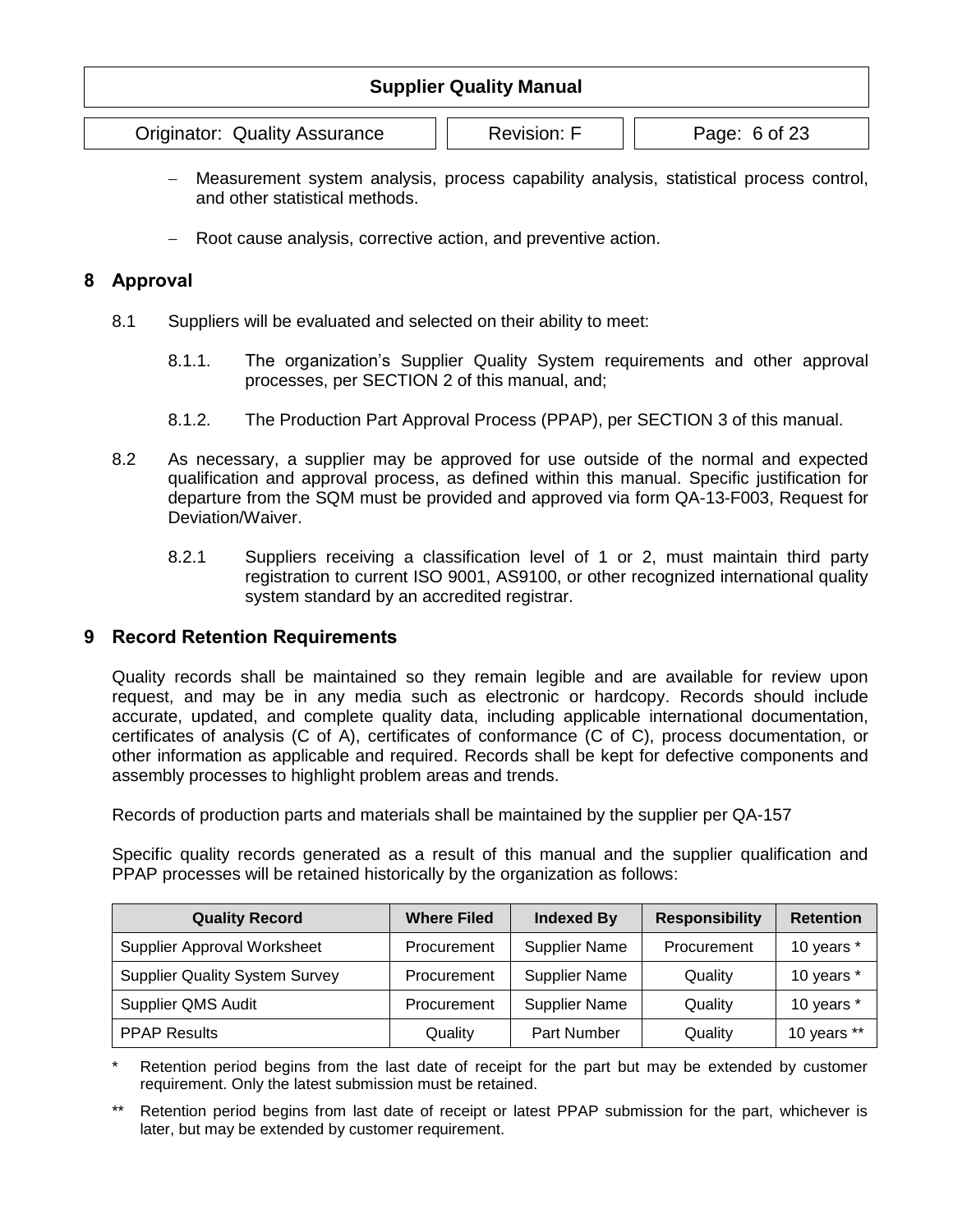| <b>Supplier Quality Manual</b>       |                                     |  |  |  |  |
|--------------------------------------|-------------------------------------|--|--|--|--|
| <b>Originator: Quality Assurance</b> | <b>Revision: F</b><br>Page: 7 of 23 |  |  |  |  |

#### <span id="page-6-0"></span>**10 Warranty**

Suppliers must have the capability of supporting defined life cycle requirements of the product and, as required, are expected to demonstrate reliability that meets and/or exceeds the organization's requirements. Suppliers must also participate in reducing the number of product warranty concerns and complaints. The supplier shall support the organization to track and analyze the causes of warranty claims and use the information gathered to improve their processes and product reliability. This will support enhanced customer satisfaction and continued business of the organization and our supplier partners.

#### <span id="page-6-1"></span>**11 Management of The Organization's Supplied Product and Equipment**

- 11.1 All tools, manufacturing, test or inspection equipment belonging to the organization or the organization's customers shall be used exclusively for the organization's products unless otherwise authorized in writing.
- 11.2 All of the organization's capital assets must have an asset number for tracking. The supplier shall establish procedures for the permanent identification and tracking of the organization's supplied equipment including preservation of the asset number.
- 11.3 The supplier is responsible for proper handling, storage, maintenance and, for test and inspection equipment, calibration.
- 11.4 The Supplier shall notify the organization in writing of supplied equipment that is lost, damaged, or is otherwise unsuitable for use. The organization's supplied equipment shall not be discarded or disposed of without written authorization from the organization.
- 11.5 All of the organization's supplied product and material shall be promptly returned to upon request.

#### <span id="page-6-2"></span>**12 Packaging, Labeling, & Handling**

- 12.1 In-process and finished products shall be appropriately packaged to protect from damage, to include appropriate electrostatic discharge (ESD) protection. Packaging shall meet applicable shipping laws, codes, and regulations. All shipments shall be packaged or placed in a new container unless otherwise approved by the organization. Packing slips shall be attached to the carton exterior in shipping envelopes.
- 12.2 The supplier shall ensure that all packaging is clean and free of dirt, debris, foreign materials, and damage. All returnable packaging and dunnage that is not clean and free of dirt, debris, foreign material, and damage may be subject to rejection.
- 12.3 Packaging shall be labeled in accordance with all of the organization's standards, unless otherwise specified. Each shipment shall be marked with the organization's part number, manufacturing part number, quantity, lot number, Miltope site name, address, gross weight in pounds, and any other specified requirements, as applicable.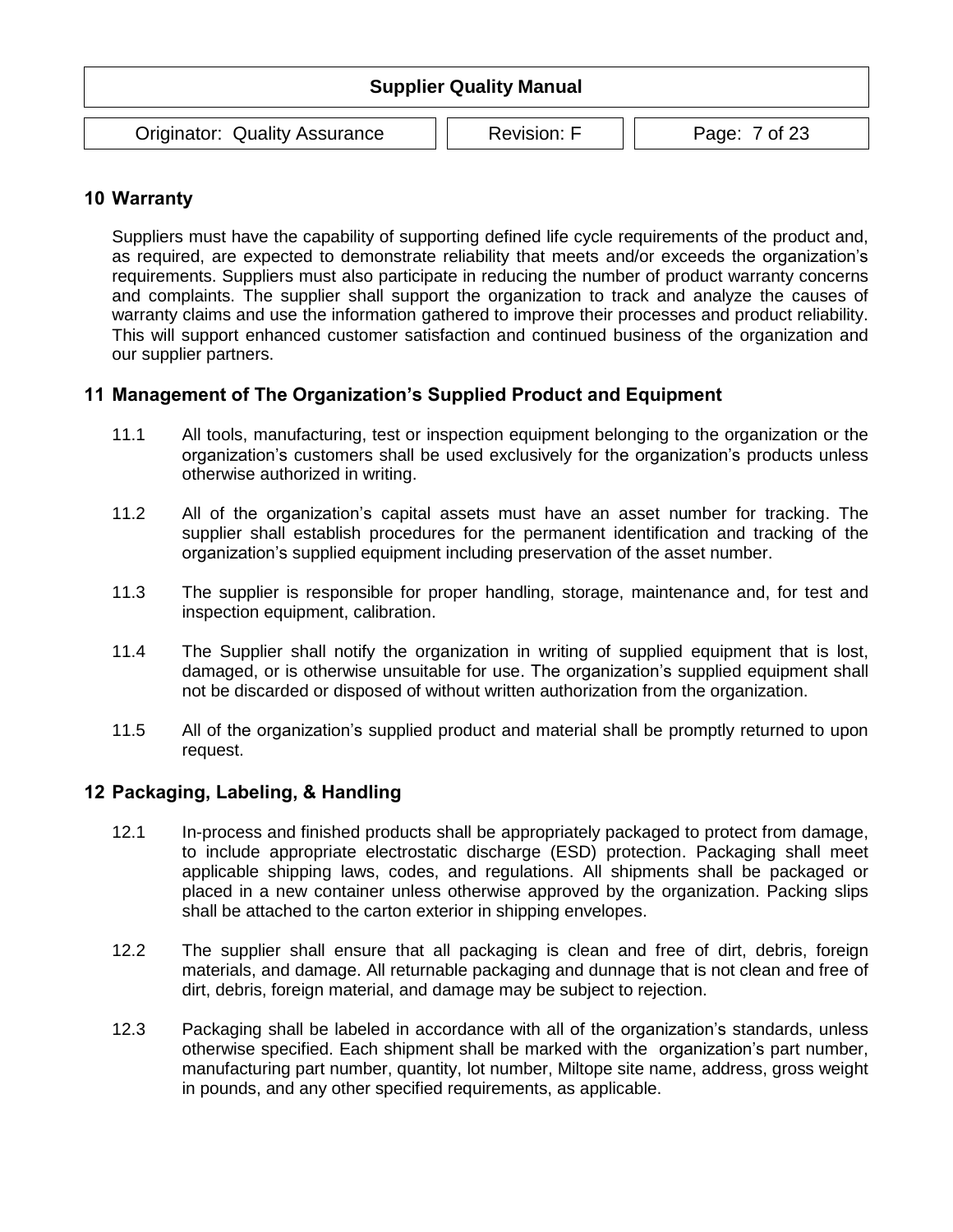| <b>Supplier Quality Manual</b>                                              |  |  |  |  |
|-----------------------------------------------------------------------------|--|--|--|--|
| <b>Originator: Quality Assurance</b><br><b>Revision: F</b><br>Page: 8 of 23 |  |  |  |  |

#### <span id="page-7-0"></span>**13 Supplier Quality and Recognition**

The organization strives to consistently offer quality parts and services at a good value, to lead design and technology, to drive continuous improvement and to provide consistent, quick delivery to the end user. These same guiding principles towards maintaining customer satisfaction and continuous improvement necessarily become a mutual goal of the organization and its supplier partners. Suppliers are accountable for product conformance, system and process compliance, and increased performance in a globally competitive environment.

As such, it is the organization's policy to support the development of its suppliers and to formally recognize its supplier partners for sustained excellence in performance and for continuing improvement.

#### <span id="page-7-1"></span>**14 Supplier Rating**

Suppliers of products and materials will be monitored and measured on an ongoing basis in several key categories and criteria in accordance with the organization's work instruction QA-8.3-W004, Supplier Performance System. The criteria ratings are weighted to develop an overall numerical score. The resulting supplier rating is communicated to the supplier by the organization's Procurement via Supplier Report Card. Supplier ratings are monitored and tracked over time and evaluated by the organization's management for consistency and/or needed improvement.

#### <span id="page-7-2"></span>**15 Continuous Improvement**

Suppliers are expected to demonstrate a commitment to continuous improvement in products and processes provided to the organization. Objective evidence of "self-development" may be requested, such as copies of revised procedures, updated training records, audit results, and statistical data. Emphasis should be placed on defect prevention rather than defect detection.

The organization encourages suppliers to implement business systems eliminating non-value added activity, while implementing mistake-proofing and cost avoidance/reductions. Cost reduction must be an integral part of the long-term success of the organization and its supplier partners in order to remain competitive and strong in the marketplace. Suppliers are expected to develop and maintain the ability to offer cost avoidance/reductions through effective implementation of value analysis and quality improvement programs.

#### <span id="page-7-3"></span>**16 Nonconformance and Corrective Action**

- 16.1 Suppliers to the organization are expected to provide defect-free products and services. Nonetheless, when product or service issues occur, suppliers will support the organization, as necessary, with technical assistance and field support to rectify any substantiated nonconformance. The organization reserves the right to recover justified expenses from suppliers for performance failures related to quality or delivery issues.
- 16.2 Nonconformance:
	- 16.2.1 Defective material or services may be identified at any point in the process, including incoming inspection, production use, assembly, testing, or packaging. Defects can also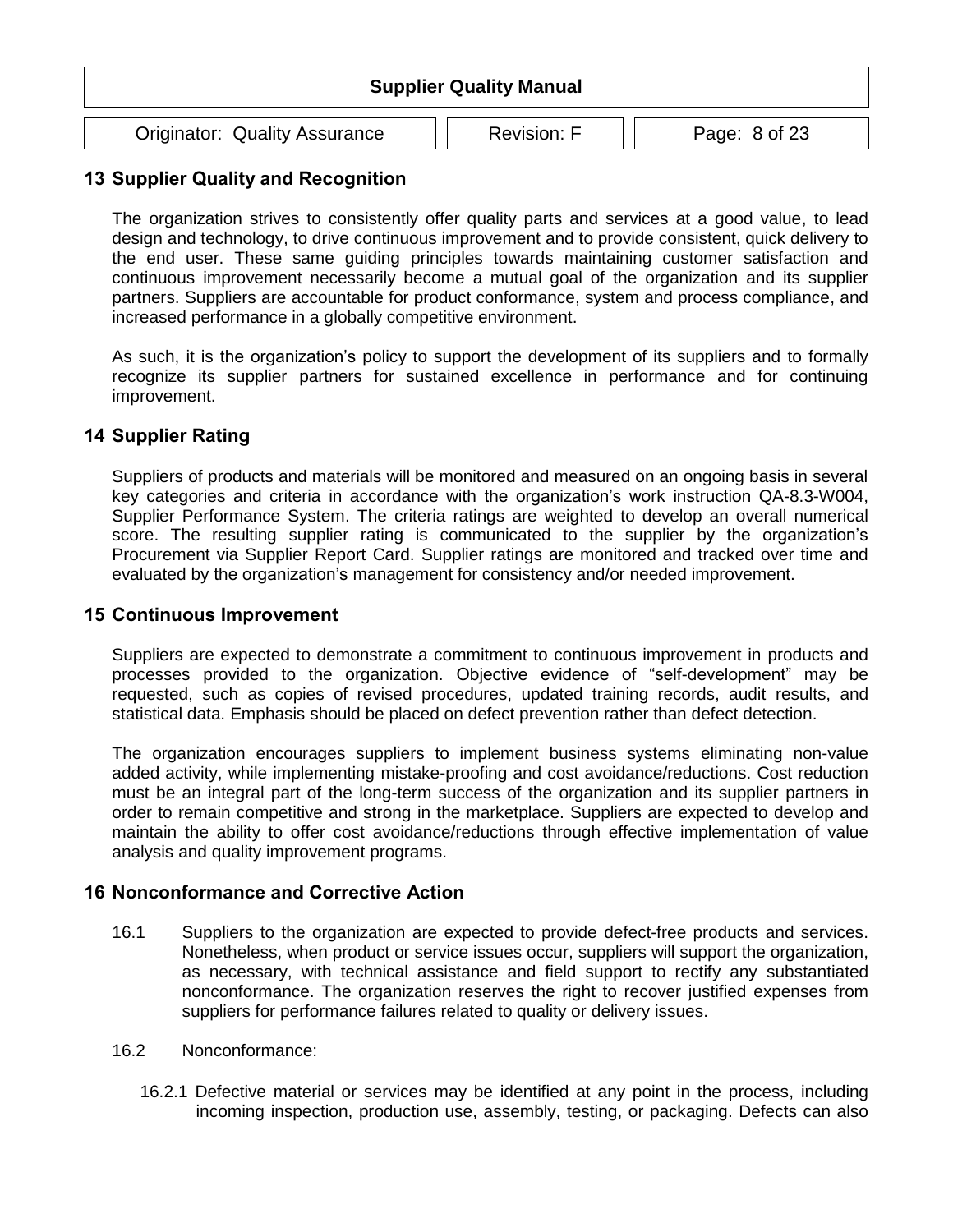|                                                                             | <b>Supplier Quality Manual</b> |  |  |  |
|-----------------------------------------------------------------------------|--------------------------------|--|--|--|
| <b>Originator: Quality Assurance</b><br><b>Revision: F</b><br>Page: 9 of 23 |                                |  |  |  |

be discovered during audits, surveillance, or validation by the customer, or through warranty claims.

- 16.2.2 Suppliers will be formally notified via supplier nonconformance report (SNCR) and/or supplier corrective action request (SCAR) upon detection of nonconforming material or service, or when late delivery results in a loss of productivity.
- 16.2.3 Nonconforming material discovered at the organization may be handled in any of the following manners, at the discretion of the organization:
	- 16.2.3.1 Rejection of either individual components or the entire lot/shipment, and return to the supplier.
	- 16.2.3.2 Use-as-is deviation initiated by Procurement or Quality and approved via the organization's form QA-13-F003, Request for Deviation/Waiver. Product cannot be shipped or consumed prior to deviation approval.
	- 16.2.3.3 Sorted, reworked, or scrapped at an organization facility; supplier resource(s) and/or a third party resource may be required to support sorting and rework.
- 16.3 Corrective Action:
	- 16.3.1 Upon receipt of a SCAR, the supplier shall provide a formal written response within the time frame specified.
	- 16.3.2 The response shall document:
		- 16.3.2.1 Containment action taken to prevent additional nonconformance at the organization and to replace nonconforming material with conforming material, as necessary. This may include material in supplier production, supplier inventory, in the distribution system, and/or at the organization.
		- 16.3.2.2 Definition of the root cause of the nonconformance and the plan to implement permanent corrective action(s). It is strongly recommended that approval by the organization be obtained prior to implementing the proposed corrective action plan.
		- 16.3.2.3 The date of implementation of corrective action, including any deviation from plan. The serial number, lot number, and/or effectivity date of the corrective action shall be provided to the organization, as well as other supporting data or documentation that may be requested.
		- 16.3.2.4 Verification of the effectiveness of the corrective action, including objective evidence thereof.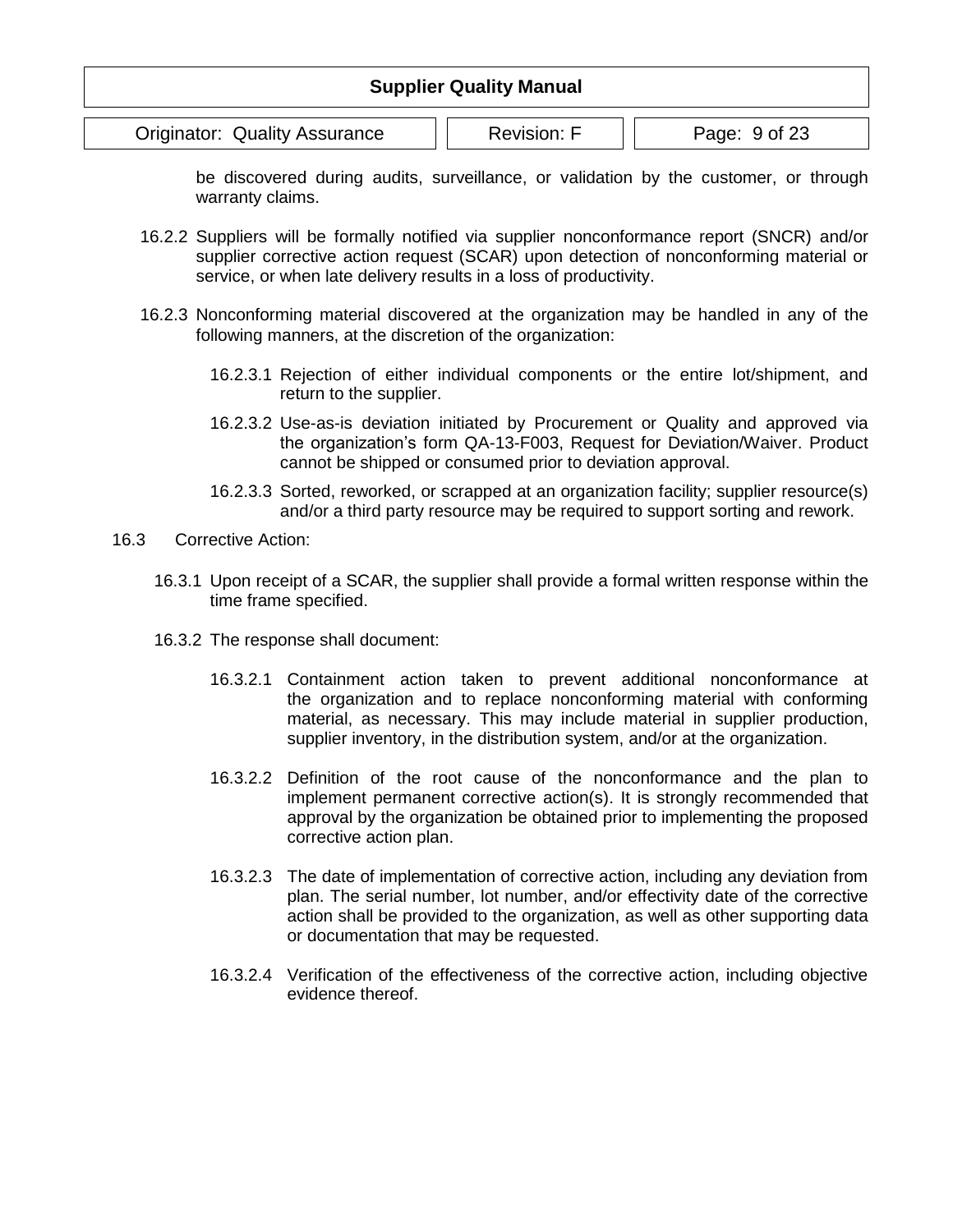Originator: Quality Assurance | | Revision: F | | Page: 10 of 23

## <span id="page-9-0"></span>**SECTION 2: SUPPLIER QUALITY SYSTEM APPROVAL PROCESS**

#### **1. Introduction**

The review of a supplier's quality system is critical to the overall approval process and provides the necessary evidence needed to ensure product and process integrity and continuous improvement. Suppliers must be capable of meeting quality, delivery, cost, and continuous improvement objectives and are evaluated for such.

#### **2. Purpose**

The purpose of this section is to define the Supplier Quality System requirements, which is the first step in the supplier approval process.

#### **3. General Requirements**

- 3.1. The organization's Procurement has overall responsibility for coordinating the qualification and approval process and is the primary point of contact for all communications relative to this process.
- 3.2. Supplier Quality System approval does not imply approval of the supplier's processes, parts, products or services. However, Supplier Quality System approval is a prerequisite to beginning the PPAP process per SECTION 3 of this manual.
- 3.3. Suppliers must establish, maintain, and demonstrate quality systems with supporting procedures to ensure that products and services conform to the organization's purchase agreements and product specifications at the supplier locations and throughout the supply chain.

#### **4. Supplier Quality System Approval Initiation**

- 4.1. The organization's Procurement initiates the supplier qualification and approval process by initiating the Supplier Approval Worksheet (PU-7.4-F005) form for completion by the supplier.
- 4.2. Upon notification, the organization's Procurement will provide the potential supplier with the SQM and Supplier Quality System Survey (QA-8.2-F084).
- 4.3. Upon receipt and initial review of the information provided back from the supplier, the organization's Procurement will initiate a review by the respective Integrated Supplier Team.
- 4.4. Based upon the evaluation of the information provided in the Supplier Quality System Survey, the Integrated Supplier Team determines if a potential supplier is an acceptable candidate to initiate the next step in the supplier qualification and approval process per SECTION 2, paragraphs 6 and 7 of this manual.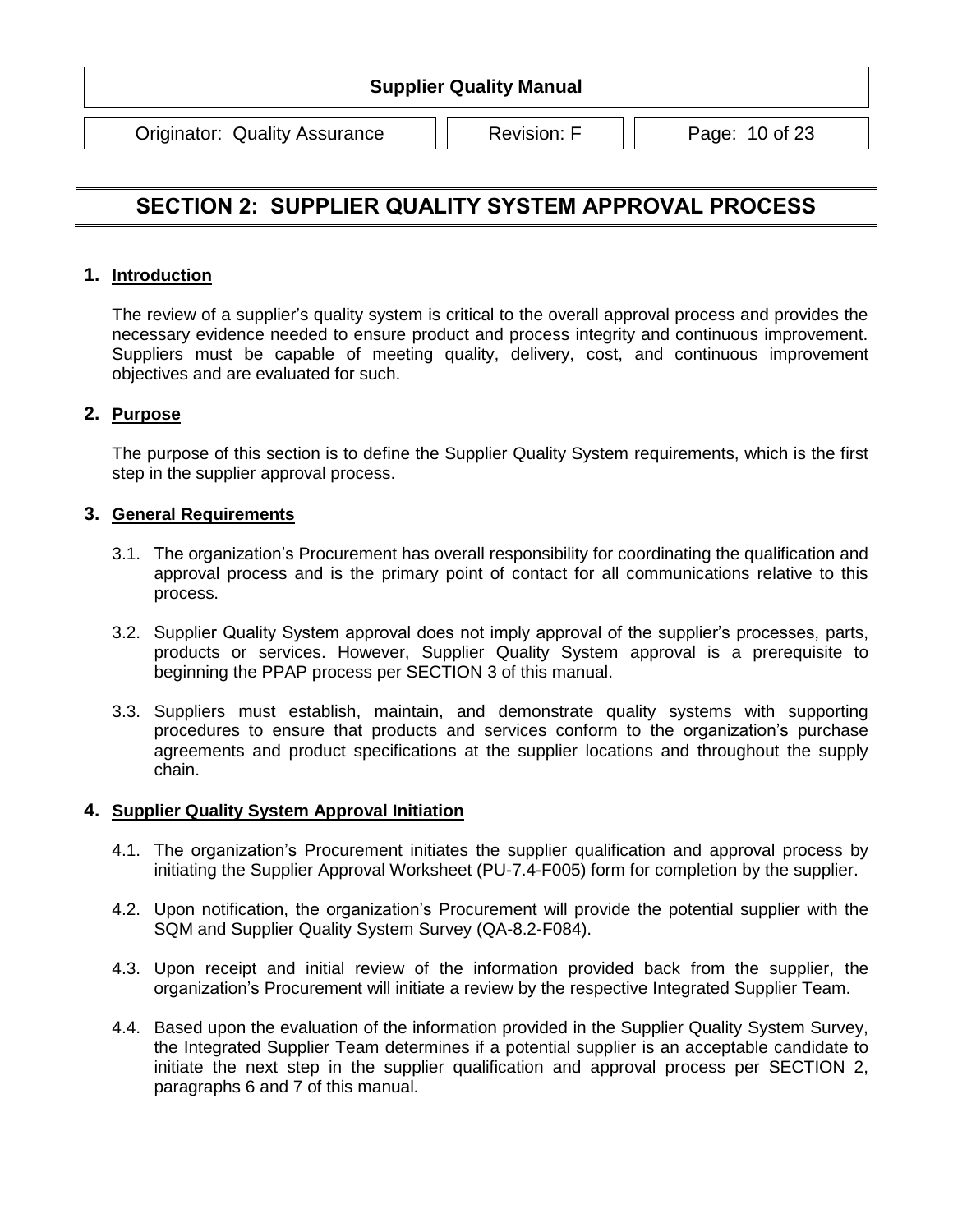| <b>Supplier Quality Manual</b>                                               |  |  |  |  |
|------------------------------------------------------------------------------|--|--|--|--|
| <b>Originator: Quality Assurance</b><br><b>Revision: F</b><br>Page: 11 of 23 |  |  |  |  |

4.5. If the Integrated Supplier Team rejects the supplier as a candidate, the organization's Procurement will notify the supplier of this decision, thereby ending the approval process.

#### **5. Supplier Quality System Requirements**

- 5.1. Suppliers must establish, maintain, and demonstrate an effective QMS to ensure compliance to the organization's purchase agreements and QA-157
- 5.2. All suppliers must complete and submit a Supplier Approval Worksheet (PU-7.4-F005) and Supplier Quality System Survey (QA-8.2-F084) for review.

The supplier quality system may be required to provide traceability of products to raw materials or components used in the manufacturing process, production operation, date of manufacture, revision level and records of evaluation of acceptance and conformance. Products should have positive identification at all times to address traceability via lot numbers, production date codes or other means; as applicable.

#### **6. Supplier Classification Levels**

6.1. Suppliers will be assigned a designated classification (i.e. Level 1, 2 or 3) for part(s) or materials being supplied. The classification will be determined and assigned by the applicable Integrated Supplier Team and is based on a combination of the associated technical and business risks. This classification will be used to determine the level of assessment required for Supplier Quality System approval. The following table shows the classification levels:

| <b>TABLE 1 - SUPPLIER CLASSIFICATION MATRIX</b> |                                                                                      |         |         |  |
|-------------------------------------------------|--------------------------------------------------------------------------------------|---------|---------|--|
|                                                 | <b>High Business Risk</b><br><b>Medium Business Risk</b><br><b>Low Business Risk</b> |         |         |  |
| <b>High Technical Risk</b>                      | Level 1                                                                              | Level 1 | Level 1 |  |
| <b>Medium Technical Risk</b>                    | Level 1                                                                              | Level 2 | Level 2 |  |
| <b>Low Technical Risk</b>                       | Level 2                                                                              | Level 3 | Level 3 |  |

6.2. Supplier classification levels will be reviewed periodically by the applicable Integrated Supplier Team and may be subject to change based on any recent change in the type, complexity, or volume of parts or materials being supplied to the organization, or other factors including, but not limited to, financial stability or manufacturing capabilities.

#### **7. Supplier Quality System Approval**

- 7.1. New Level 1 Suppliers:
	- 7.1.1. Completed Supplier Approval Worksheet (PU-7.4-F005), Supplier Quality System Survey (QA-8.2-F084), and approval by the Integrated Supplier Team. In addition, current third party registration to current ISO9001: and /orAS9100 is required A copy of the supplier's third party registration must be provided to the organization.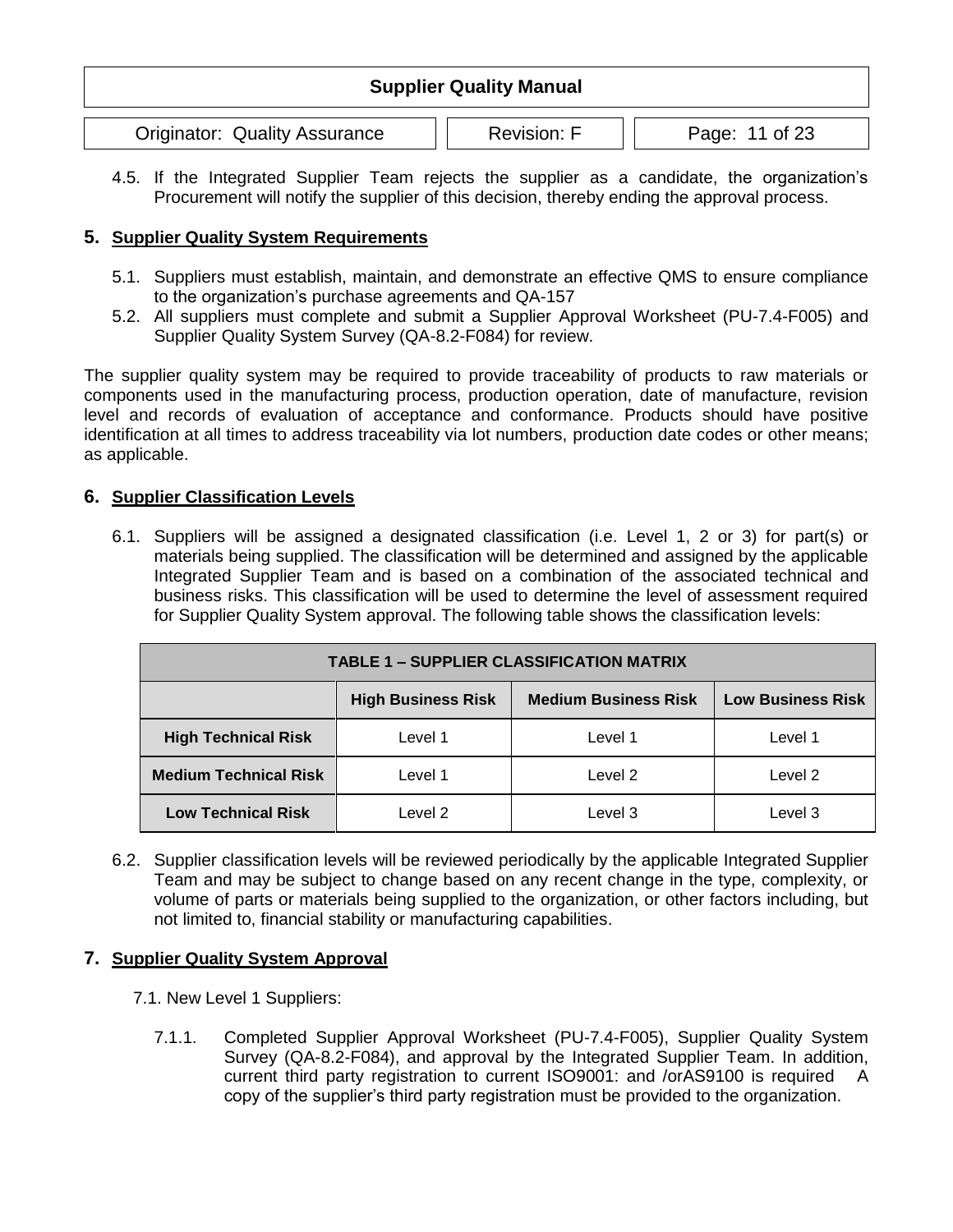## **Supplier Quality Manual** Originator: Quality Assurance | | Revision: F | | Page: 12 of 23

- 7.1.2. In the event a supplier's quality system registration status changes or is suspended, the supplier shall notify the organization within five (5) business days. The supplier may be audited by the organization and/or be required to provide documentation explaining the status change, including a plan for corrective action.
- 7.2. New Level 2 Suppliers:
	- 7.2.1. Completed Supplier Approval Worksheet, Supplier Quality System Survey, and approval by the Integrated Supplier Team. In addition, current third party registration to most current ISO9001, AS9100 or other recognized international quality system standard by an accredited registrar is required. A copy of the supplier's third party registration must be provided to the organization.
	- 7.2.2. In the event a supplier's quality system registration status changes or is suspended, the supplier shall notify the organization within five (5) business days. The supplier may be audited by the organization and/or be required to provide documentation explaining the status change, including a plan for corrective action.
- 7.3. New Level 3 Suppliers:
	- 7.3.1. Completed Supplier Approval Worksheet, Supplier Quality System Survey, and approval by the Integrated Supplier Team.
- 7.4. Regardless of a supplier's classification level, the IST may require a Supplier QMS Audit be conducted and/or that the supplier attain third-party registration prior to approval of their quality system.
- 7.5. Results of onsite evaluation (if required) and approval status will be formally documented and communicated via the Supplier Approval Worksheet (PU-7.4-F005). Depending on the results:
	- 7.5.1. The supplier's quality system may be deemed as "Fully Approved".
	- 7.5.2. The supplier's quality system may be deemed as "Conditionally Approved", with full approval pending completion of a probationary period in which delivery and quality performance are monitored, and/or a formal corrective action plan is completed and approved.
	- 7.5.3. The supplier's system may be deemed as "Needs Improvement", whereas supplemental actions are required by the supplier to address any identified deficiencies or areas of concern before full approval is awarded.
	- 7.5.4. The supplier's system may be "Rejected" and the supplier will not be considered as a potential supplier without repeating the Supplier Quality System Approval process.
- 7.6. Supplier Quality System approval (i.e. a status of "Fully Approved" or "Conditionally Approved") is required before proceeding with SECTION 3: PPAP of this manual, and no contract or receipt of material or services is otherwise allowed unless approved via QA-13- F003, Request for Deviation/Waiver.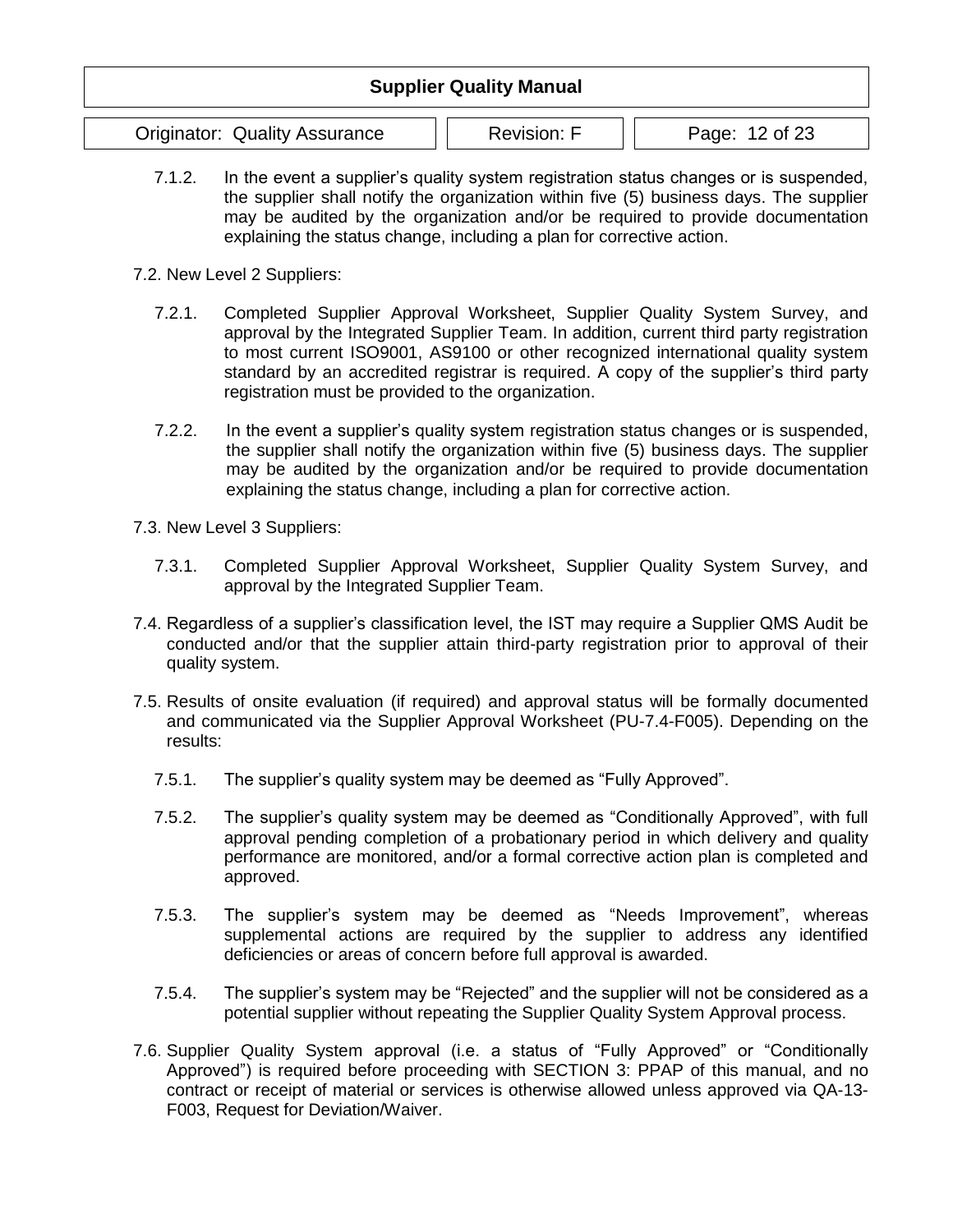## **Supplier Quality Manual** Originator: Quality Assurance | | Revision: F | | Page: 13 of 23

7.7. Supplier Quality System approval is valid only for the products/parts originally categorized at approved classification level or below (e.g. if a Level 3 supplier wants to supply Level 1 parts/products, the supplier must be approved for Level 1 (see 7.1 above) prior to initiating the PPAP process per SECTION 3).

#### 8 **Maintaining Approval Status**

- 8.1 Once approved, supplier performance will be monitored and evaluated on an ongoing basis. Continued supplier approval status shall be based upon complying with the quality system requirements outlined throughout this manual, including a sustained level of "Acceptable" performance or above. Supplier performance will be formally evaluated and rated via Supplier Performance System (QA-8.3-W004).
- 8.2 Suppliers are formally notified of their performance and status via the distribution of delivered quality data and/or rating scorecards. Depending on the results of the periodic performance review, suppliers may be subject to one or more of the following:
	- 8.2.1 Formal corrective action to address deficiencies in performance.
	- 8.2.2 Onsite re-assessment of their quality system.
	- 8.2.3 Change of their approval status (see 9 below).
- 8.3 Depending on the results of on-site assessments and/or periodic supplier performance ratings, a supplier may be required to obtain third-party registration to a recognized quality system standard in order to maintain "Fully Approved" status as a supplier.
- 8.4 The organization reserves the right to perform periodic on-site appraisals of the supplier's facility, quality systems, records, and finished goods.
- 8.5 Suppliers are required to complete the Supplier Quality System Survey (QA-8.2-F084) every three calendar years or earlier if requested. (Not applicable for suppliers who have submitted up-to-date AS9100 or ISO9001 Certifications)

#### 9 **Change of Approval Status**

- 9.1 Suppliers may lose approval status due to any of the following:
	- 9.1.1 Significant changes have occurred in the supplier's organization, location of manufacture, manufacturing process, or product that have not been formally documented and communicated for review and approval.
	- 9.1.2 Significant decline in supplier performance and/or failure to maintain an "Acceptable" supplier performance rating.
	- 9.1.3 Failure to respond with acceptable corrective action within the timeline established, or failure to implement stated corrective action as planned to correct a known deficiency.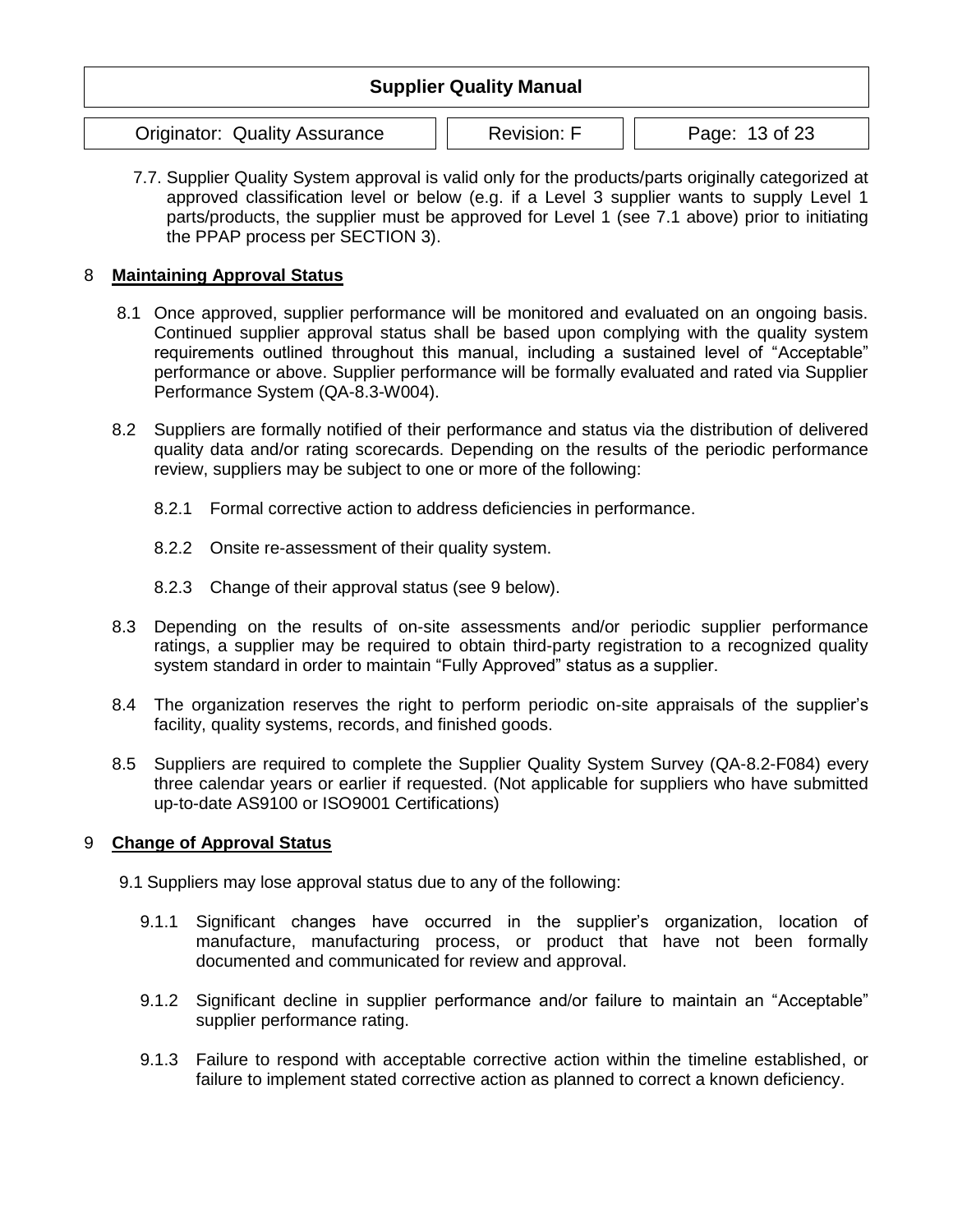| <b>Supplier Quality Manual</b>       |                    |                |  |  |
|--------------------------------------|--------------------|----------------|--|--|
| <b>Originator: Quality Assurance</b> | <b>Revision: F</b> | Page: 14 of 23 |  |  |

- 9.2 The Integrated Supplier Team is responsible for any decisions regarding a change in a supplier's approval status. If a supplier's status is changed from "Fully Approved", they may be reclassified as "Conditionally Approved", "Needs Improvement", or "Rejected".
	- 9.2.1 If reclassified as "Conditionally Approved" or "Needs Improvement", the supplier must meet the following requirements in order to regain "Fully Approved" status:
		- 9.2.1.1 A supplemental review and approval by the Integrated Supplier Team of actions taken to address specific deficiencies.
		- 9.2.1.2 A follow-up on-site quality system assessment, if required by the Integrated Supplier Team.
		- 9.2.1.3 A minimum of an "Acceptable" rating for the next rating period.
	- 9.2.2 If reclassified as "Needs Improvement", the supplier shall be temporarily removed from the Approved Vendor List and no additional products or services may be purchased from that supplier until they regain at least a "Conditionally Approved" status.
	- 9.2.3 If reclassified as "Rejected", the supplier shall be removed from the Approved Vendor List and no products or services may be purchased from that supplier. The supplier must repeat the Supplier Quality System Approval process to be considered for future business.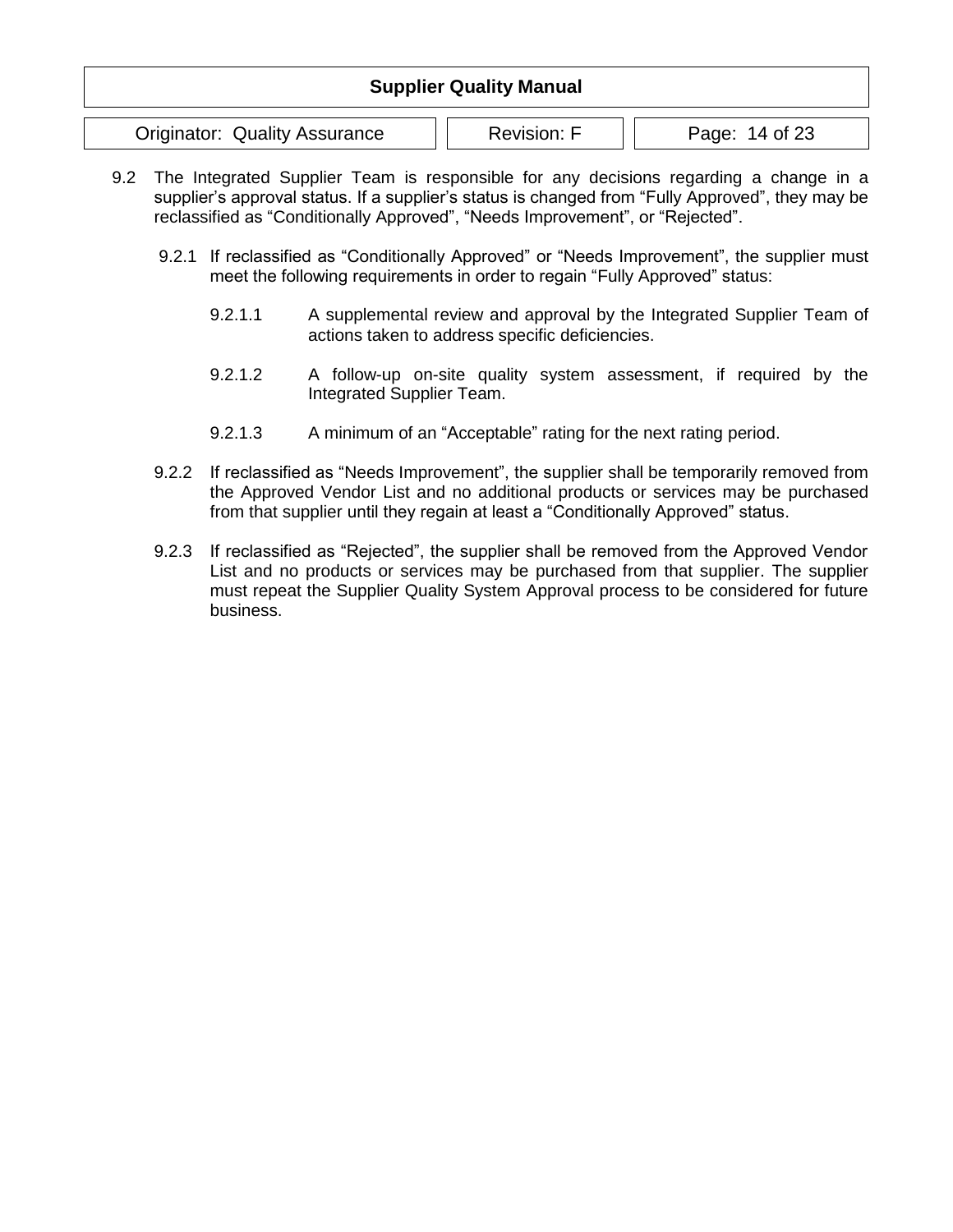Originator: Quality Assurance | | Revision: F | | Page: 15 of 23

## <span id="page-14-0"></span>**SECTION 3: PRODUCTION PART APPROVAL PROCESS**

#### 1. **Introduction**

- 1.1 Once the supplier's quality system has been approved, parts or components being sourced must be approved for production using the Production Part Approval Process (PPAP). This is the documented verification that all of the organization's engineering design requirements are met by the approved supplier. It is the supplier's responsibility to meet all applicable PPAP requirements and specifications. Suppliers are not authorized to begin shipment of production quantity material prior to part/process approval.
- 1.2 The PPAP process and requirements (as defined below) may vary depending on the supplier and the individual component or material being qualified and approved. Those PPAP requirements applicable to a given situation will be formally defined and communicated to the supplier by Procurement via the PPAP Initiation/Requirements Form (QA-7.4-F005).

#### 2. **Purpose**

The purpose of the PPAP process is to verify that the supplier fully understands all engineering design and specification requirements. In addition, the PPAP process will validate that the manufacturing process used by the supplier has the capability to produce product consistently meeting those requirements during an actual production run, at the quoted production rate.

#### 3. **General Requirements**

- 3.1 For a new supplier, the PPAP process will be initiated by the organization after obtaining Supplier Quality System Approval per SECTION 2 of this manual.
- 3.2 For previously approved suppliers, the PPAP process will be initiated per Table 2 below.

#### 4. **Production Part Approval Process (PPAP) Initiation**

PPAP initiation is required when any of the events shown in Table 2 – PPAP Initiation occurs:

| Table 2 - Production Part Approval Process (PPAP) Initiation |                             |                                 |                                                                                                                                                                                                                       |  |
|--------------------------------------------------------------|-----------------------------|---------------------------------|-----------------------------------------------------------------------------------------------------------------------------------------------------------------------------------------------------------------------|--|
| <b>Item</b>                                                  | Area                        | <b>PPAP</b><br><b>Initiator</b> | <b>Events</b>                                                                                                                                                                                                         |  |
|                                                              | New / Change<br>of Supplier | Miltope                         | Miltope approval of a new supplier<br>providing<br>parts.<br>materials or services                                                                                                                                    |  |
|                                                              |                             | Supplier                        | Adding or changing a sub-tier supplier<br>Changing from in-house production to sub-tier supplier<br>Change from sub-tier supplier to in-house production<br>Change of manufacturing location for the current supplier |  |
| $\mathcal{P}$                                                | Design Change               | Miltope                         | Newly designed part<br>Miltope design change (ECN) that potentially affects fit,<br>٠<br>form, function, durability, or performance of the part                                                                       |  |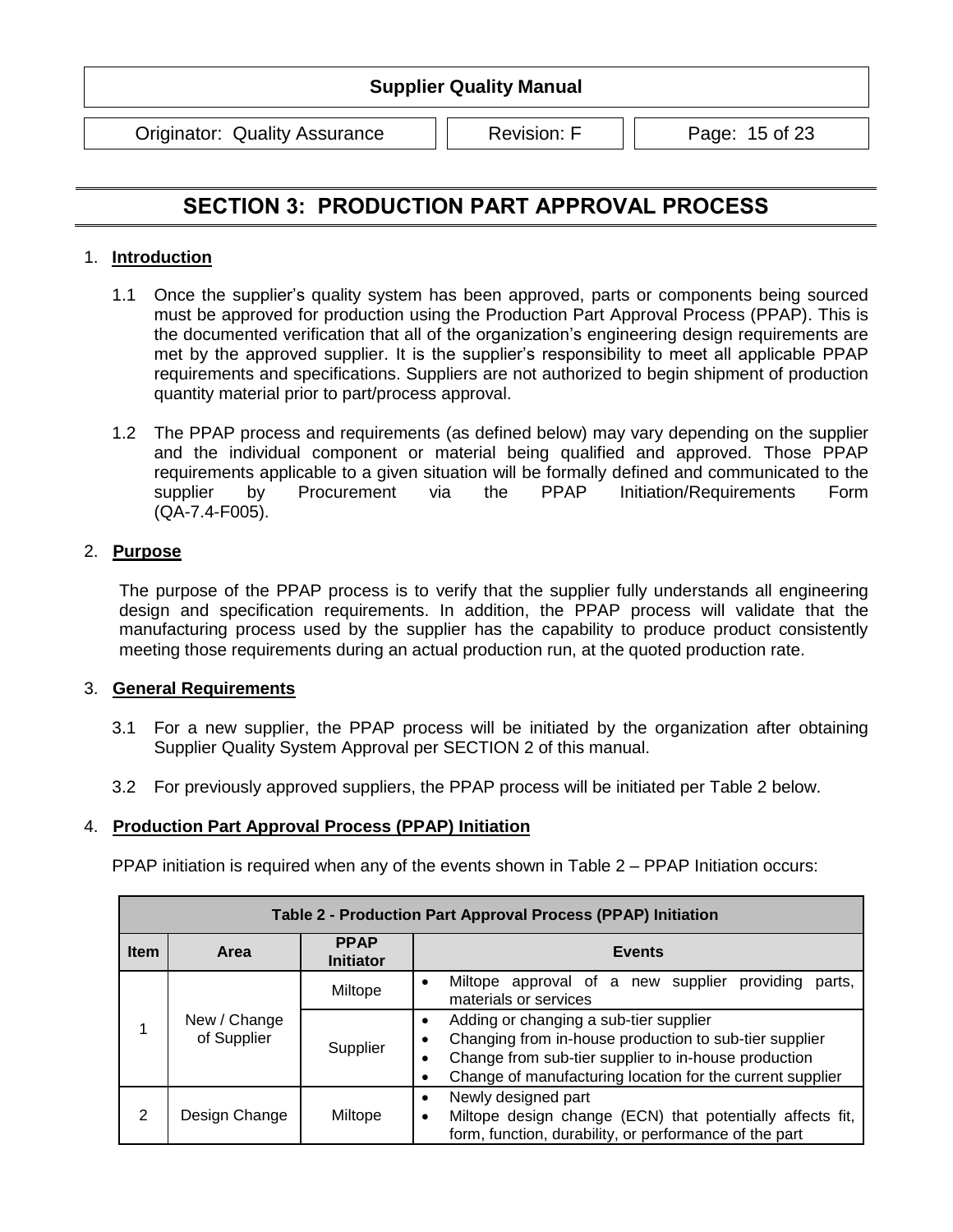Originator: Quality Assurance | | Revision: F | | Page: 16 of 23

| Table 2 - Production Part Approval Process (PPAP) Initiation |                        |                                 |                                                                                                                                                                                                                                                                                                                                                                                                                                                                                                                                                                      |  |
|--------------------------------------------------------------|------------------------|---------------------------------|----------------------------------------------------------------------------------------------------------------------------------------------------------------------------------------------------------------------------------------------------------------------------------------------------------------------------------------------------------------------------------------------------------------------------------------------------------------------------------------------------------------------------------------------------------------------|--|
| <b>Item</b>                                                  | Area                   | <b>PPAP</b><br><b>Initiator</b> | <b>Events</b>                                                                                                                                                                                                                                                                                                                                                                                                                                                                                                                                                        |  |
|                                                              |                        | Supplier                        | Supplier design change that potentially affects fit, form,<br>function, durability, or performance of the part                                                                                                                                                                                                                                                                                                                                                                                                                                                       |  |
| 3                                                            | <b>Material Change</b> | Supplier                        | Change in raw materials used by the supplier<br>٠<br>Change in supplier's source of material                                                                                                                                                                                                                                                                                                                                                                                                                                                                         |  |
| 4                                                            | Process Change         | Supplier                        | Any process change, including inspection methods and<br>machine programming, that potentially affects fit, form,<br>function, durability, or performance of the part<br>Initial use of new die, machine or process<br>Repair, rework or replacement of tooling (not including<br>routine maintenance that does not potentially affect fit,<br>form, function, durability, or performance)<br>Product re-released after lapse in production for twelve<br>months or more<br>After a natural or man-made event which may adversely<br>affect the manufacturing process |  |
| 5                                                            | Miltope's<br>Request   | Miltope                         | At Miltope's discretion due to a supplier quality concern or<br>other reasonable cause                                                                                                                                                                                                                                                                                                                                                                                                                                                                               |  |

#### 5. **PPAP Required Documentation**

- 5.1 PPAP Initiation/Requirements Form (QA-7.4-F005) must be completed and submitted for all PPAP's.
- 5.2 Applicable PPAP forms will be provided to the supplier by Procurement as part of the initiation request.
- 5.3 Excluding the PPAP Initiation/Requirements Form and the Feasibility Statement (QA-7.4-F006), suppliers may use their own forms as long as all information required on the organization's documents is clearly included within the supplier's documents. Supporting documents may be submitted electronically.

#### 6. **PPAP Process Requirements**

- 6.1 For production parts, PPAP samples shall be taken from a production run of consecutive parts. The run will typically be from one (1) to eight (8) hours of production, with the goal to replicate a normal day's production run. The production run quantity and sample size shall be agreed upon in advance by the organization and the supplier.
	- 6.1.1 When tooling or machines are used that produce multiple parts simultaneously, such as a multi-cavity mold or CNC machining center with multiple stations, each unique element shall be treated as a separate process. Specific requirements should be agreed to by the organization and the supplier.
- 6.2 The PPAP production units shall be manufactured at the production site using the same tooling, gaging, processes, materials, and operators from the production environment that will be used to produce production quantities of the part.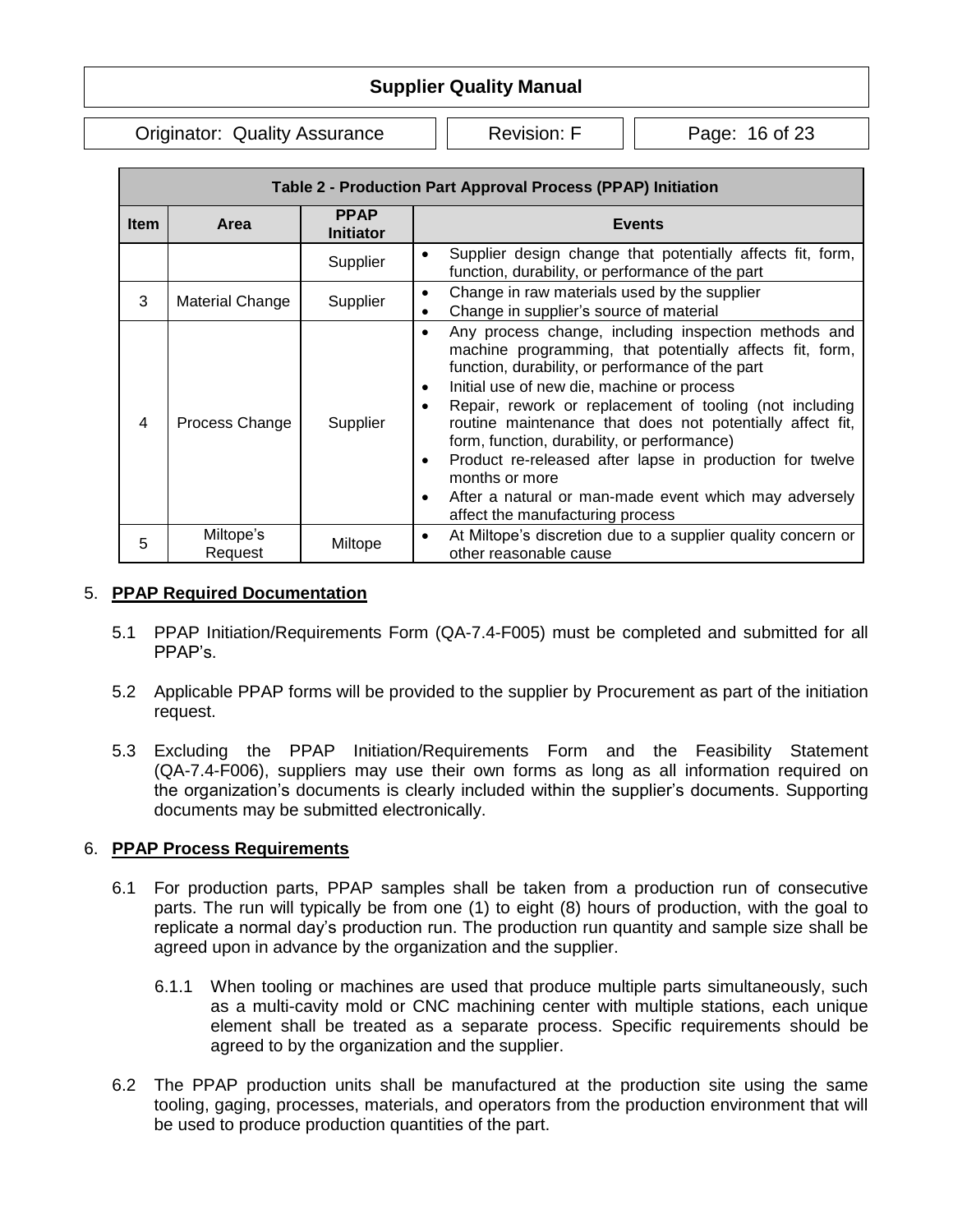|                                      | <b>Supplier Quality Manual</b> |                |
|--------------------------------------|--------------------------------|----------------|
| <b>Originator: Quality Assurance</b> | <b>Revision: F</b>             | Page: 17 of 23 |

- 6.3 PPAP submission documentation will include the PPAP Initiation/Requirements Form (QA-7.4-F005), as well as all documentation requested on the PPAP Initiation/Requirements Form by the organization. The PPAP Initiation/Requirements Form is used as a check-sheet by both the supplier and the organization in an effort to formally define the PPAP requirements.
- 6.4 If required, a Feasibility Statement (QA-7.4-F006) shall be submitted. The "Sign-Off" section must be signed by members of the supplier's management with authority to reach the "Feasible" or "Not Feasible" conclusion. Any concessions or exceptions must be declared in the "Comments" section of the form.
- 6.5 If required by the PPAP Initiation/Requirements Form, the supplier shall perform and document a full inspection of all PPAP sample parts against the specifications and requirements of the applicable organization drawing. A copy of the drawing shall be marked to clearly identify the requirement being reported for each result, and shall be attached to QA-7.4-F007 (Inspection Report) or an equivalent supplier form.
- 6.6 If a First Article Inspection (FAI) is required, the method used to complete and document the FAI must comply with the requirements of AS9102. Only one sample part is required to be inspected for the FAI. The results must be reported using form QA-8.2-F001 (First Article Conformance Report) or other AS9102 compliant format.
- 6.7 Material and performance testing may be required and shall be performed and reported as follows:
	- 6.7.1 The supplier shall perform material and performance tests as necessary to verify that the requirements of all drawings and technical specifications are met.
	- 6.7.2 When a third party laboratory performs testing, a qualified facility shall be chosen to perform material and performance testing. Proof of facility qualification may be required to accompany the PPAP submittal.
	- 6.7.3 The supplier must submit required material and performance test results on the laboratory letterhead, the laboratory's normal report format, or form QA-7.4-F008 (Material/Performance Test Results).
- 6.8 Initial process capability studies may be required for key characteristics. The purpose of the initial process capability study is to estimate both short-term and long-term process capability (i.e. process variability versus specification). Minimum sample size of thirty-two (32) pieces is required unless otherwise agreed to by the organization as indicated on the PPAP Initiation/Requirements Form.
	- 6.8.1 The process capability index (Cpk) shall be calculated and reported for each key characteristic along with the raw data.
	- 6.8.2 Table 3 Process Capability Criteria specifies the acceptance criteria for process capability results for key characteristics.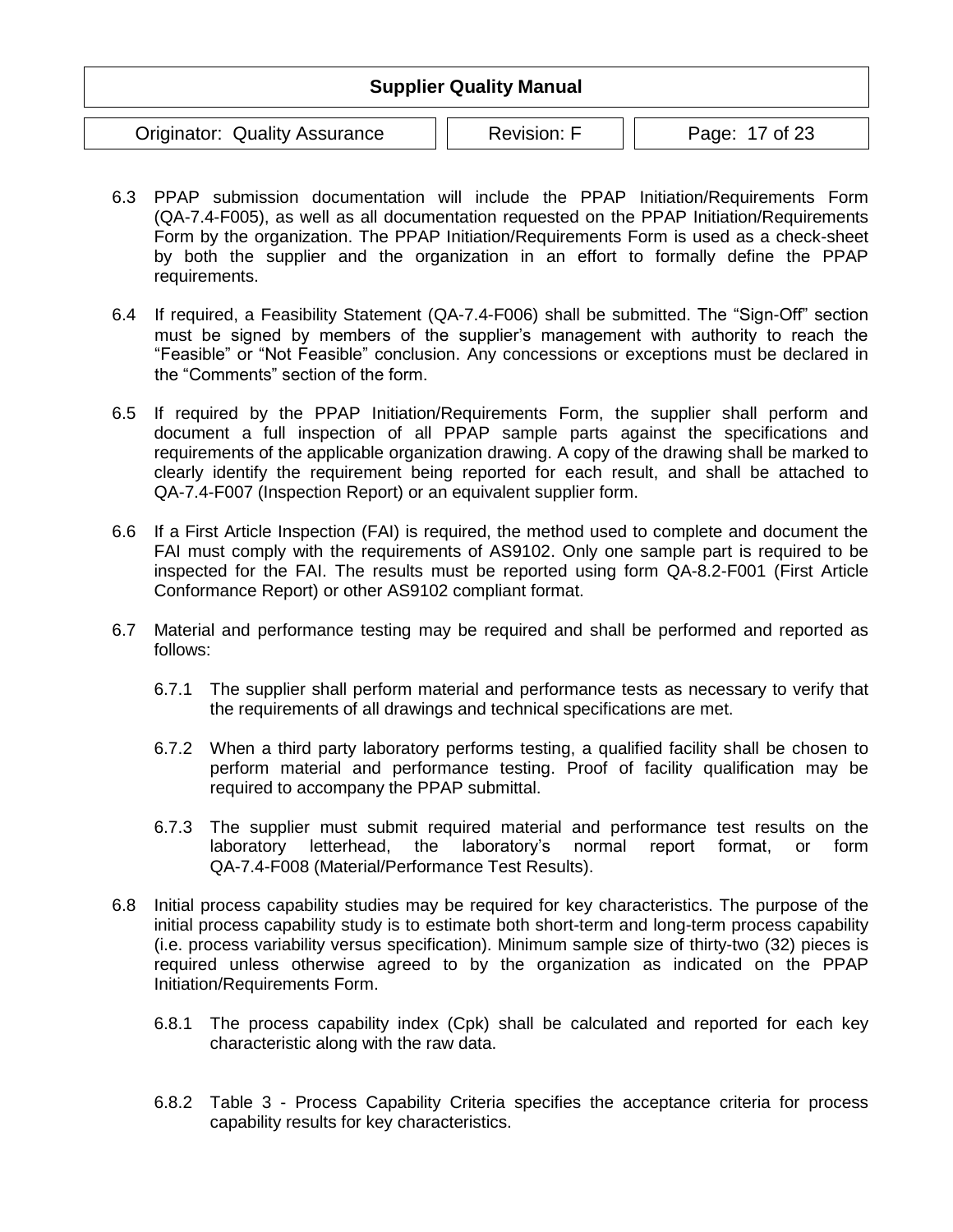Originator: Quality Assurance | | Revision: F | | Page: 18 of 23

| <b>Table 3-Process Capability Criteria</b> |                                                                               |  |  |
|--------------------------------------------|-------------------------------------------------------------------------------|--|--|
| <b>Results for Cpk</b>                     | Interpretation                                                                |  |  |
| $Cpk \geq 1.33$                            | Process meets requirements                                                    |  |  |
| 1.33 > Cpk > 1.00                          | Process is acceptable but may need monitoring<br>to ensure ongoing compliance |  |  |
| Cpk < 1.00                                 | Process does not meet the acceptance criteria<br>and may need improvement.    |  |  |

- 6.8.3 Should the process not meet the criteria above for acceptance, additional actions will be required and the PPAP cannot receive Full Approval status (see paragraph 7.2 below). The supplier's action plan must be approved by the organization and may require one or more of the following until acceptable process capability is established and verified:
	- 6.8.3.1 100% inspection of applicable characteristics
	- 6.8.3.2 Submission of supporting histograms and control charts with each shipment
	- 6.8.3.3 Additional capability studies
	- 6.8.3.4 Approved deviation by the organization using QA-13-F003, Request for Deviation/Waiver
- 6.9 The supplier may be required to perform and submit a Measurement System Analysis (MSA) study for key characteristics. MSA studies should adhere to approved methods similar to those published by the Automotive Industry Action Group (AIAG). In general, the results of the MSA should meet the following requirements, unless otherwise agreed to formally by the organization:
	- 6.9.1 Gage resolution and accuracy must be less than or equal to 10% of the total tolerance.
	- 6.9.2 Gage Repeatability and Reproducibility (GR&R) must be less than 30% of the total tolerance.
- 6.10 The supplier may be required to prepare a Process Flow Chart (a.k.a. Flow Diagram) that shows all process steps in sequence used to manufacture and inspect the product supplied. The Process Flow Chart should include the process steps for nonconforming product.
- 6.11 The supplier may be required to conduct a Design Failure Mode and Effects Analysis (DFMEA) and/or a Process Failure Mode and Effects Analysis (PFMEA). The FMEA shall be developed in accordance with commonly accepted methodologies, such as those published by AIAG. FMEA results may be submitted on form QA-7.4-F009 (Failure Modes and Effects Analysis) or the equivalent supplier form.
- 6.12 The supplier may be required to submit a process Control Plan that defines all controls used for process and product control. Each process step and inspection point in the process flow shall be shown on the Control Plan. The Control Plan shall be developed in accordance with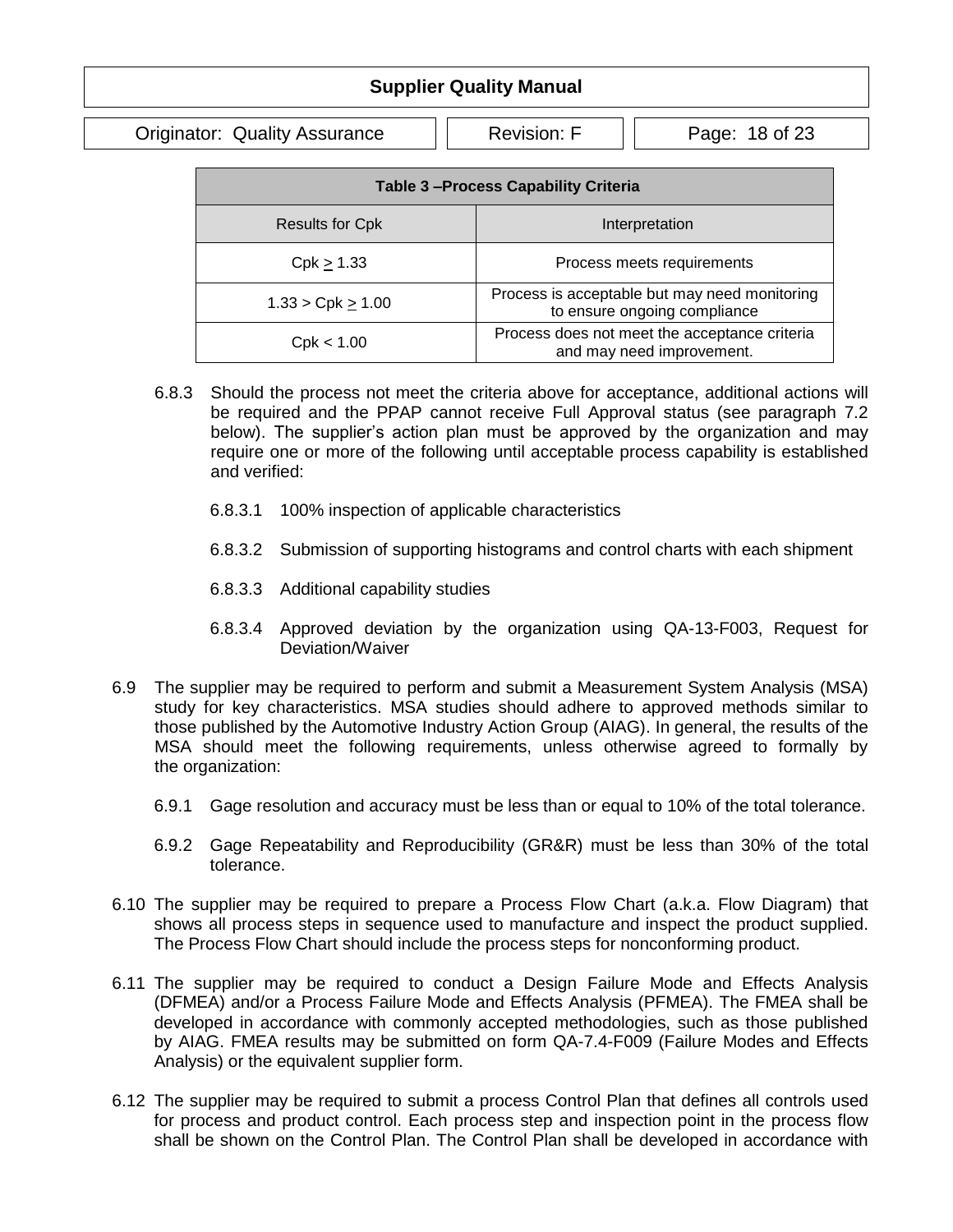|                                      | <b>Supplier Quality Manual</b> |                |
|--------------------------------------|--------------------------------|----------------|
| <b>Originator: Quality Assurance</b> | <b>Revision: F</b>             | Page: 19 of 23 |

commonly accepted Control Plan methodologies, such as those presented in the Advanced Product Quality Planning and Control Plan (APQP) reference manual published by AIAG, and may be submitted on form QA-7.4-F010 (Control Plan) or the equivalent supplier form.

- 6.13 The supplier may be required to submit product reliability test data. Reliability test protocol and required data shall be defined by the organization in advance and results submitted per the agreed upon format.
- 6.14 At the time of quotation, suppliers will detail proposed packaging specifications with the size and weight limitations.
- 6.15 The PPAP package should include evidence of sub-tier supplier approval (by the supplier) for all out-sourced processes associated with the product. The organization may request additional supporting documentation.
- 6.16 All other specific requirements as defined per the PPAP Initiation/Requirements Form shall be submitted along with the PPAP documentation package.
- 6.17 The supplier shall provide sample products as requested by the organization and defined by the PPAP Initiation Request Form. Samples are to be taken from parts measured and identified accordingly. The supplier shall uniquely identify product samples sent to the organization.
- 6.18 The supplier shall retain a master sample until final PPAP approval.
- 6.19 If requested, the supplier shall include with the PPAP submission any part-specific assembly or component inspection aid. Inspection aids may include fixtures, gages, models, templates, etc.

#### **7. PPAP Approval**

- 7.1 Once completed, the PPAP documentation package shall be submitted to Procurement. Procurement will coordinate internal review of the package.
- 7.2 Formal approval will be sent to the supplier by Procurement. If any additional information is required to complete the approval, the supplier will be formally contacted by Procurement.
	- 7.2.1 Full Approval: Indicates that the part or material meets all specifications and requirements. The supplier is therefore authorized to ship production quantities of the product subject to releases from the organization's scheduling activity.
	- 7.2.2 Interim Approval: Permits shipment of material for production requirements on a limited time or piece quantity basis. Interim approval will only be granted when a deviation is approved via QA-13-F003, Request for Deviation/Waiver, and the supplier has:
		- 7.2.2.1 Clearly defined the root cause of the nonconformities preventing full approval, and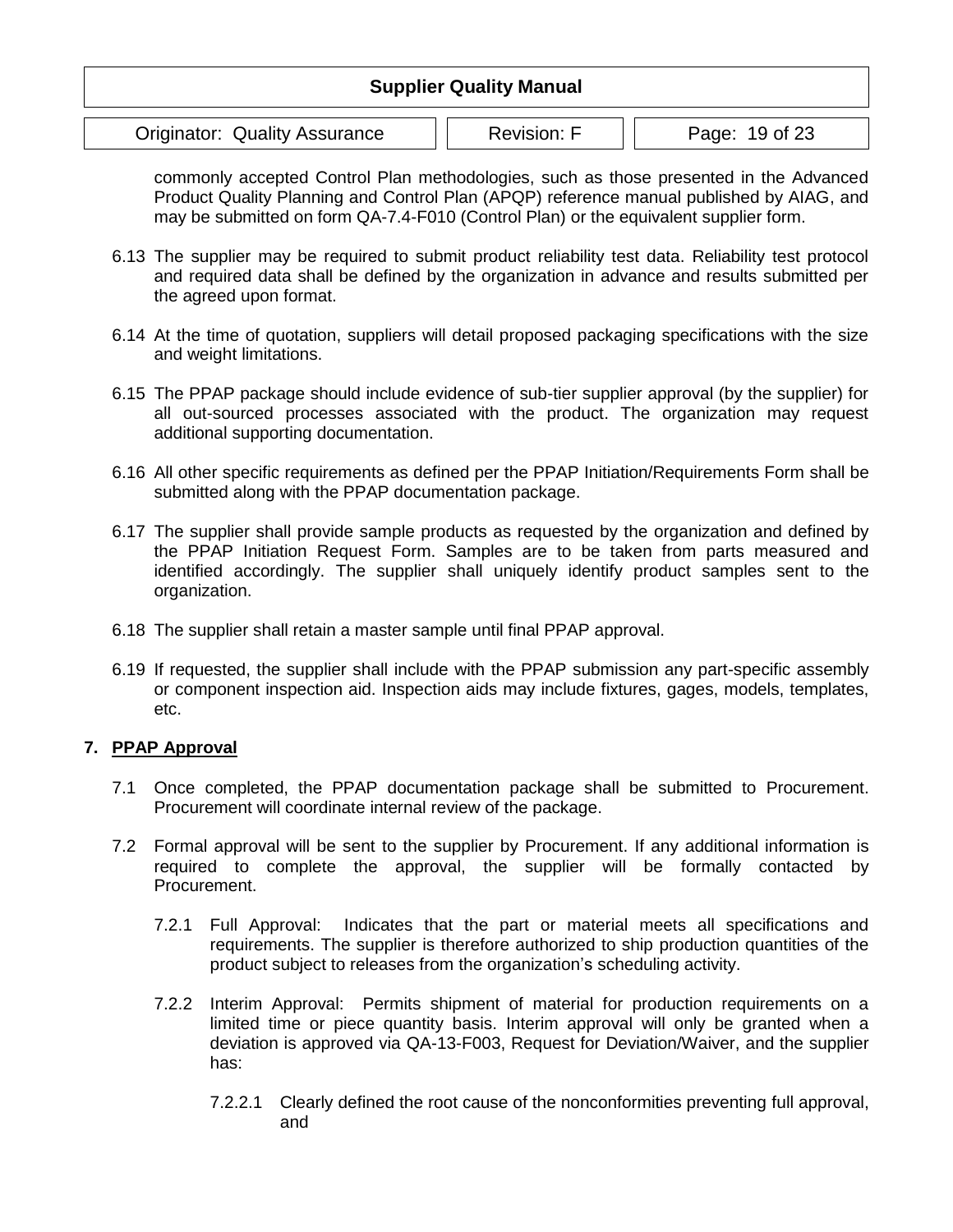| <b>Supplier Quality Manual</b>       |                    |                |  |  |
|--------------------------------------|--------------------|----------------|--|--|
| <b>Originator: Quality Assurance</b> | <b>Revision: F</b> | Page: 20 of 23 |  |  |

- 7.2.2.2 Prepared an interim approval action plan agreed upon by the organization. Re-submission to obtain "Full Approval" may be required.
- 7.2.3 Rejected: Means that the submission does not meet requirements. Corrected product and/or documentation, as applicable, shall be submitted, and approved before production quantities may be shipped.
- 7.3 If the PPAP is rejected, the supplier will be informed of the reason for the rejection and the supplier must provide the corrective actions to resolve the causes of the rejection.

#### 8. **Guidelines for Initial Production after PPAP Approval**

- 8.1 All changes to supplied production materials must be properly documented and approved in writing by the organization prior to implementation. All product and process changes having the potential of affecting form, fit, or function require a formal supplier PPAP change request via PPAP Initiation/Requirements Form (QA-7.4-F005) to be submitted to the organization for review and approval. If uncertain whether a request for change is required, the supplier shall contact Procurement.
- 8.2 Procurement should be notified (via fax or e-mail) prior to the initial shipment of the initial production parts following PPAP approval. It is absolutely critical that the supplier, working in conjunction with Procurement, positively identify the implementation and shipment dates for all product changes.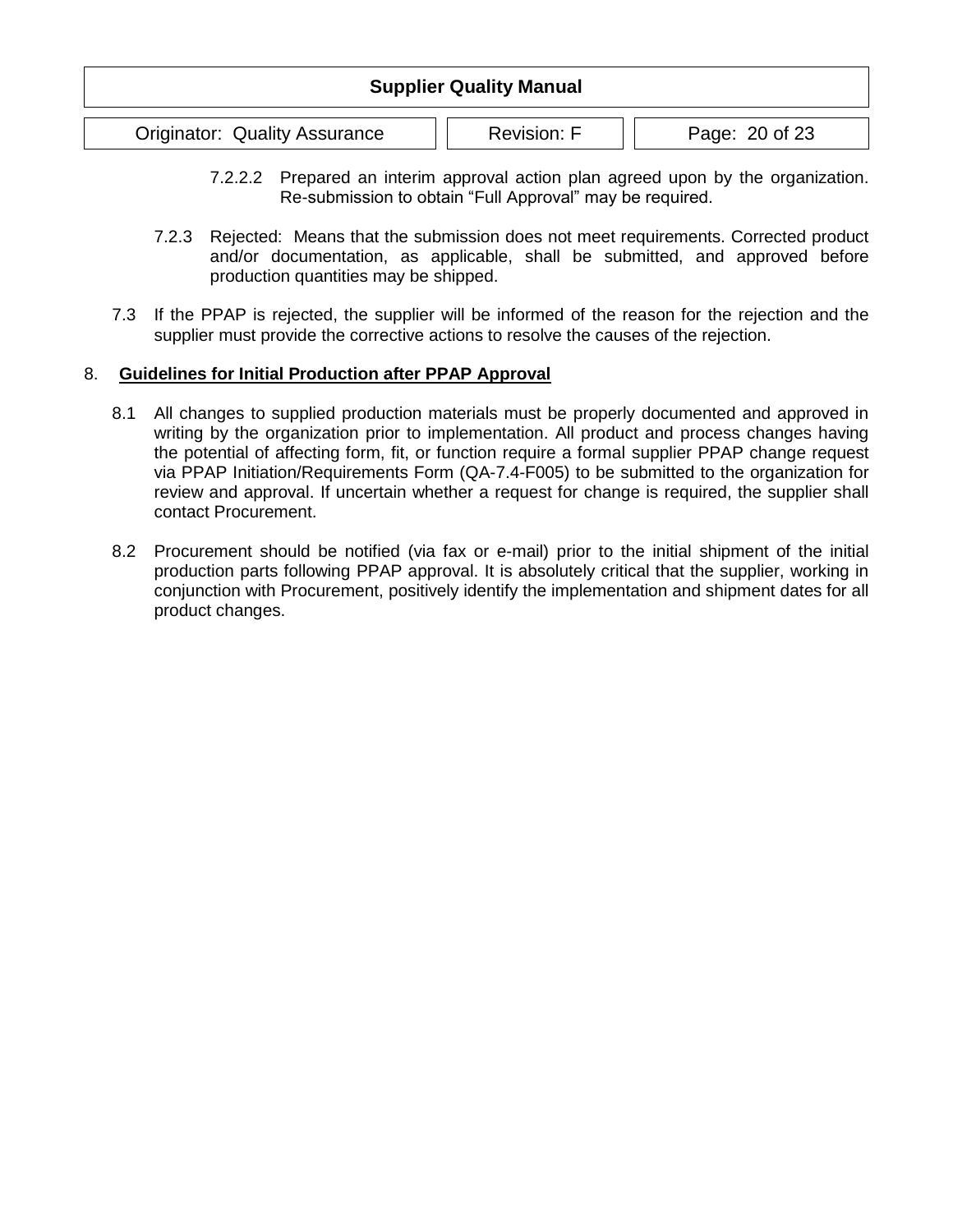Originator: Quality Assurance | | Revision: F | | Page: 21 of 23

### <span id="page-20-0"></span>**SECTION 4: GLOSSARY / APPENDIX**

#### **Terms & Definitions**

**ADVANCED PRODUCT QUALITY PLANNING (APQP):** A framework of procedures and techniques used to develop products in industry, particularly the automotive industry.

**AUTOMOTIVE INDUSTRY ACTION GROUP (AIAG):** A not-for-profit association of companies involved in the automotive industry.

**BUSINESS RISK:** The degree of risk used to determine the supplier classification level based on overall volume of the component/product being supplied to the organization.

**CONTROL PLAN:** A document describing the systems for controlling parts and processes. A Control Plan is a living document and should be updated to reflect the additions and deletions of controls based on experience gained by producing parts. The Control Plan should also reinforce and concur with the Process FMEA, Process Flow Diagram, Quality Plan, Procedures and Work Instructions.

**CORRECTIVE ACTION REQUEST (CAR):** A request to investigate a problem that already happened and requires root cause analysis and resolution to prevent recurrence.

**CRITICAL-TO-QUALITY (CTQ) CHARACTERISTIC:** A characteristic that is critical to part form, fit or function, or in some cases, part manufacturability or assembly.

**ENGINEERING CHANGE NOTICE (ECN):** A document which records or authorizes a change to a specific design.

**FAILURE MODE AND EFFECTS ANALYSIS (FMEA):** An analytical technique used as a means to ensure that, to the extent practical, potential failure modes and their associated causes/mechanisms have been considered and addressed. This systematic approach parallels, formalizes and documents the mental disciplines used to ensure the safety and performance of a product. Design FMEA's are used by design engineers to document the completeness and effectiveness of their design controls. Process FMEA's look at the manufacturing process and process controls.

**GAGE REPEATABILITY AND REPRODUCIBILITY (GR&R):** A study which measures the amount of variability induced in measurements by the measurement system itself, and compares it to the total variability observed to determine the viability of the measurement system.

**INTEGRATED SUPPLIER TEAM (IST):** A cross-functional team consisting of representatives from the organization's Procurement, Quality and Design Engineering.

**MEASUREMENT SYSTEM ANALYSIS (MSA):** An evaluation of a measurement system for the purpose of determining its suitability for inspection of a particular feature or requirement. At a minimum, the MSA will generally determine the percentage of allowable tolerance occupied by measurement variation (Gage R&R). More detailed MSA's may evaluate the measurement system with respect to bias (accuracy), stability, and linearity.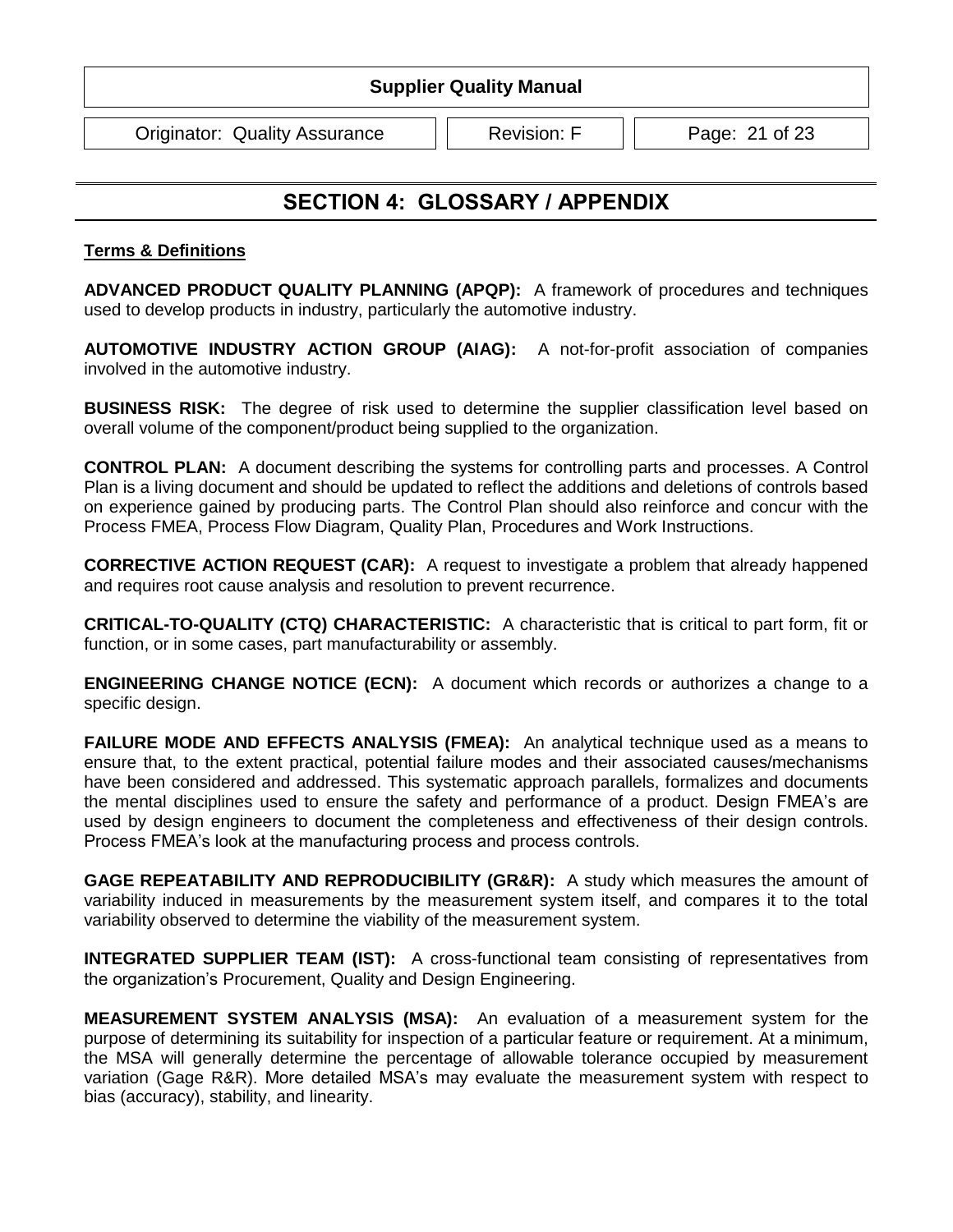| <b>Supplier Quality Manual</b>       |                    |                |  |  |
|--------------------------------------|--------------------|----------------|--|--|
| <b>Originator: Quality Assurance</b> | <b>Revision: F</b> | Page: 22 of 23 |  |  |

**NONCONFORMANCE REPORT (NCR):** A report which logs and tracks the occurrence of a nonconformance, either on paper or electronically.

**NON-DISCLOSURE AGREEMENT (NDA):** A legal contract between at least two parties that outlines confidential material, knowledge, or information that the parties wish to share with one another for certain purposes, but wish to restrict access to or by third parties.

**PROCESS CAPABILITY INDEX (Cpk):** A statistical assessment of the ability of a process to produce within specification.

**PROCESS FLOW CHART:** A graphic technique using symbols to identify the operations in a process, including their inter-relationships, inputs, and outputs.

**PRODUCTION PART APPROVAL PROCESS (PPAP):** Defines requirements for production part approval. The purpose is to determine if the supplier properly understands all engineering design specifications and if the process has the potential to produce product consistently meeting these requirements during an actual production run at the quoted production rate.

**QUALITY PLAN:** A document that defines the specific quality practices, resources and activities relevant to a particular product, project or contract.

**RELIABILITY DATA:** Test data used to confirm product performance against engineering and industry specifications over a given period of time.

**SUB-TIER SUPPLIERS:** Companies that supply directly to the organization's authorized suppliers.

**SUPPLIER CLASSIFICATION LEVEL:** The classification index (Level 1, 2 or 3) assigned to suppliers based on an assessment of the technical and business risks.

**SUPPLIER CORRECTIVE ACTION REQUEST (SCAR):** A formal request to a supplier to correct a problem and explain exactly how it will do so.

**SUPPLIER NONCONFORMANCE REPORT (SCNR):** A report notifying a supplier of the occurrence of a nonconformance in a product or service they provided.

**TECHNICAL RISK:** The degree of risk used to determine the supplier classification level based on the technical complexity of the component/product being supplied to the organization.